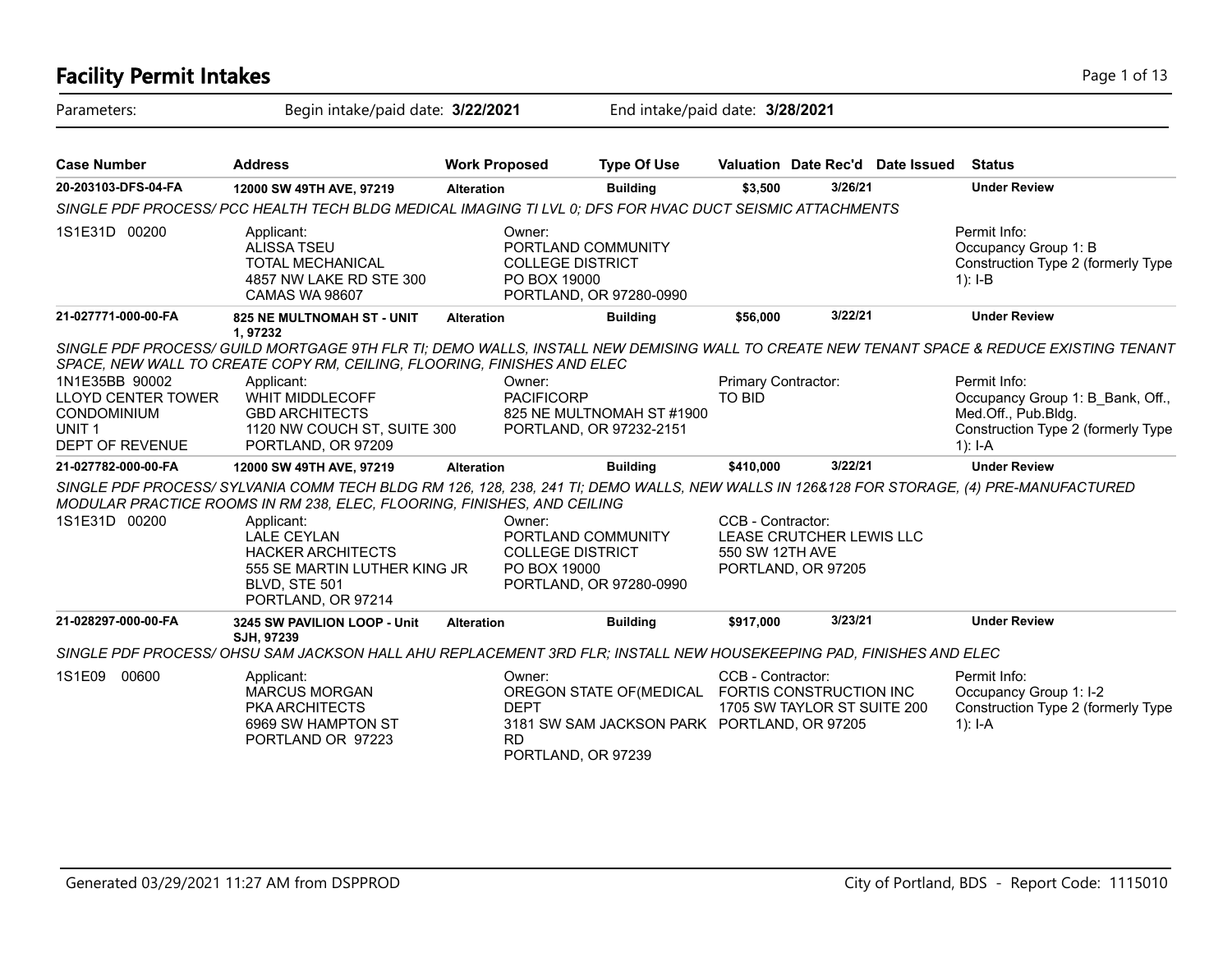# **Facility Permit Intakes** Page 2 of 13

| <b>Case Number</b>                                                    | <b>Address</b>                                                                                                                                                                                                                                                                 | <b>Work Proposed</b>   | <b>Type Of Use</b>                                                                  |                                                              |                                                     | Valuation Date Rec'd Date Issued | <b>Status</b>                                                                                                                |
|-----------------------------------------------------------------------|--------------------------------------------------------------------------------------------------------------------------------------------------------------------------------------------------------------------------------------------------------------------------------|------------------------|-------------------------------------------------------------------------------------|--------------------------------------------------------------|-----------------------------------------------------|----------------------------------|------------------------------------------------------------------------------------------------------------------------------|
| 21-028407-000-00-FA                                                   | <b>1038 SE CESAR E CHAVEZ</b><br><b>BLVD, 97214</b>                                                                                                                                                                                                                            | <b>Alteration</b>      | <b>Building</b>                                                                     | \$14,490                                                     | 3/23/21                                             | 3/26/21                          | <b>Issued</b>                                                                                                                |
|                                                                       | SINGLE PDF PROCESS/ BELMONT LIBRARY CARD READERS; INSTALL 3 CARD READERS & DOOR STRIKES, FINISHES AND ELEC                                                                                                                                                                     |                        |                                                                                     |                                                              |                                                     |                                  |                                                                                                                              |
| 1S1E01AD 04500<br><b>EASTLAND</b><br><b>BLOCK4</b><br>LOT 1&2 TL 4500 | Applicant:<br><b>TRICIA WILSON</b><br><b>MULTNOMAH COUNTY</b><br>401 N DIXON ST<br>PORTLAND OR 97227                                                                                                                                                                           | Owner:                 | MULTNOMAH COUNTY<br><b>LIBRARY DISTRICT</b><br>401 N DIXON ST<br>PORTLAND, OR 97227 |                                                              |                                                     |                                  |                                                                                                                              |
| 21-028519-000-00-FA                                                   | 1136 SW ALDER ST, 97205                                                                                                                                                                                                                                                        | <b>Alteration</b>      | <b>Building</b>                                                                     | \$75,000                                                     | 3/23/21                                             |                                  | <b>Under Review</b>                                                                                                          |
|                                                                       | SINGLE PDF PROCESS/ MULTNOMAH WHISKEY LIBRARY KITCHEN EXPANSION TI; EXISTING TENANT EXPANDING TO ADDITIONAL TENANT SPACE - DEMO WALLS,<br>NEW WALLS TO CREATE EXPANDED KITCHEN, CEILING, FLOORING, FINISHES, PLUMB, AND ELEC                                                   |                        |                                                                                     |                                                              |                                                     |                                  |                                                                                                                              |
| 1N1E33DD 04000                                                        | Applicant:                                                                                                                                                                                                                                                                     | Owner:                 |                                                                                     | CCB - Contractor:                                            |                                                     |                                  | Permit Info:                                                                                                                 |
| <b>PORTLAND</b>                                                       | Aron Faegre                                                                                                                                                                                                                                                                    | AP&J CORP              |                                                                                     | <b>MARCI ROYAL</b>                                           |                                                     |                                  | Occupancy Group 1: M Store,                                                                                                  |
| BLOCK 257                                                             | Aron Faegre & Asociates                                                                                                                                                                                                                                                        |                        | 920 SW 6TH AVE #223                                                                 |                                                              | SPECIALTY SERVICES LLC                              |                                  | <b>Service Station</b>                                                                                                       |
| <b>LOT 7&amp;8</b>                                                    | 520 SW Yamhill Street Suite 1<br>Portland OR 97204                                                                                                                                                                                                                             |                        | PORTLAND, OR 97204                                                                  | PO BOX 1311                                                  | CLACKAMAS, OR 97015-1311                            |                                  | Construction Type 2 (formerly Type<br>1): V-B                                                                                |
| 21-028901-000-00-FA                                                   | 705 N KILLINGSWORTH ST,<br>97217                                                                                                                                                                                                                                               | <b>Alteration</b>      | <b>Building</b>                                                                     | \$280,000                                                    | 3/24/21                                             |                                  | <b>Under Review</b>                                                                                                          |
| PLUMB AND ELEC                                                        | F26/ PCC CASCADE PSEB 1ST FLR TI; DEMO WALLS, NEW WALLS TO CREATE (SIMULATION SPACES) STORAGE RM, FLEX RESIDENCE RM, CONTROL RMS,<br>VESTIBULE AREA, HOSPITAL INPATIENT SIM RM, DEBRIEFING RMS, EMS CONTROL RM, FLEX SPACE, EMS AMBULANCE SIM RM, CEILING, FLOORING, FINISHES, |                        |                                                                                     |                                                              |                                                     |                                  |                                                                                                                              |
| 1N1E15CD 12300                                                        | Applicant:<br><b>JEFF VINCENT</b><br>STUDIO PETRETTI ARCHITECTURE<br>2335 SE 50TH AVE, STE B<br>PORTLAND OR 97215                                                                                                                                                              | Owner:<br>PO BOX 19000 | PORTLAND COMMUNITY<br><b>COLLEGE DIST</b><br>PORTLAND, OR 97280-0990                | CCB - Contractor:<br><b>BUILDERS LLC</b><br>4444 SE 27TH AVE | <b>ONEILL WALSH COMMUNITY</b><br>PORTLAND, OR 97202 |                                  | Permit Info:<br>Occupancy Group 1: B<br>Construction Type 2 (formerly Type<br>1): V-B                                        |
| 21-028956-000-00-FA                                                   | 1211 SW 5TH AVE, 97204                                                                                                                                                                                                                                                         | <b>Alteration</b>      | <b>Building</b>                                                                     | \$100.000                                                    | 3/24/21                                             | 3/26/21                          | <b>Issued</b>                                                                                                                |
| CEILING, FINISHES AND ELEC                                            | SINGLE PDF PROCESS/TECHNOLUTIONS 26TH FLR TI; DEMO & REPLACE CEILING IN TEAM ROOM 142, INSTALL NEW ACOUSTICAL WALL PANELS IN CALL RMS,                                                                                                                                         |                        |                                                                                     |                                                              |                                                     |                                  |                                                                                                                              |
| 1S1E03BC 00900<br><b>PORTLAND</b><br>BLOCK 167<br><b>LOT 1-8</b>      | Applicant:<br><b>KELLY NELSON</b><br><b>LEASE CRUTCHER LEWIS</b><br>550 SW 12TH AVE<br>PORTLAND, OR 97205                                                                                                                                                                      | Owner:                 | TR PACWEST LLC<br>120 N LASALLE ST #2900<br>CHICAGO, IL 60602                       | CCB - Contractor:<br>550 SW 12TH AVE                         | LEASE CRUTCHER LEWIS LLC<br>PORTLAND, OR 97205      |                                  | Permit Info:<br>Occupancy Group 1: B Bank, Off.,<br>Med.Off., Pub.Bldg.<br>Construction Type 2 (formerly Type<br>1): $I - A$ |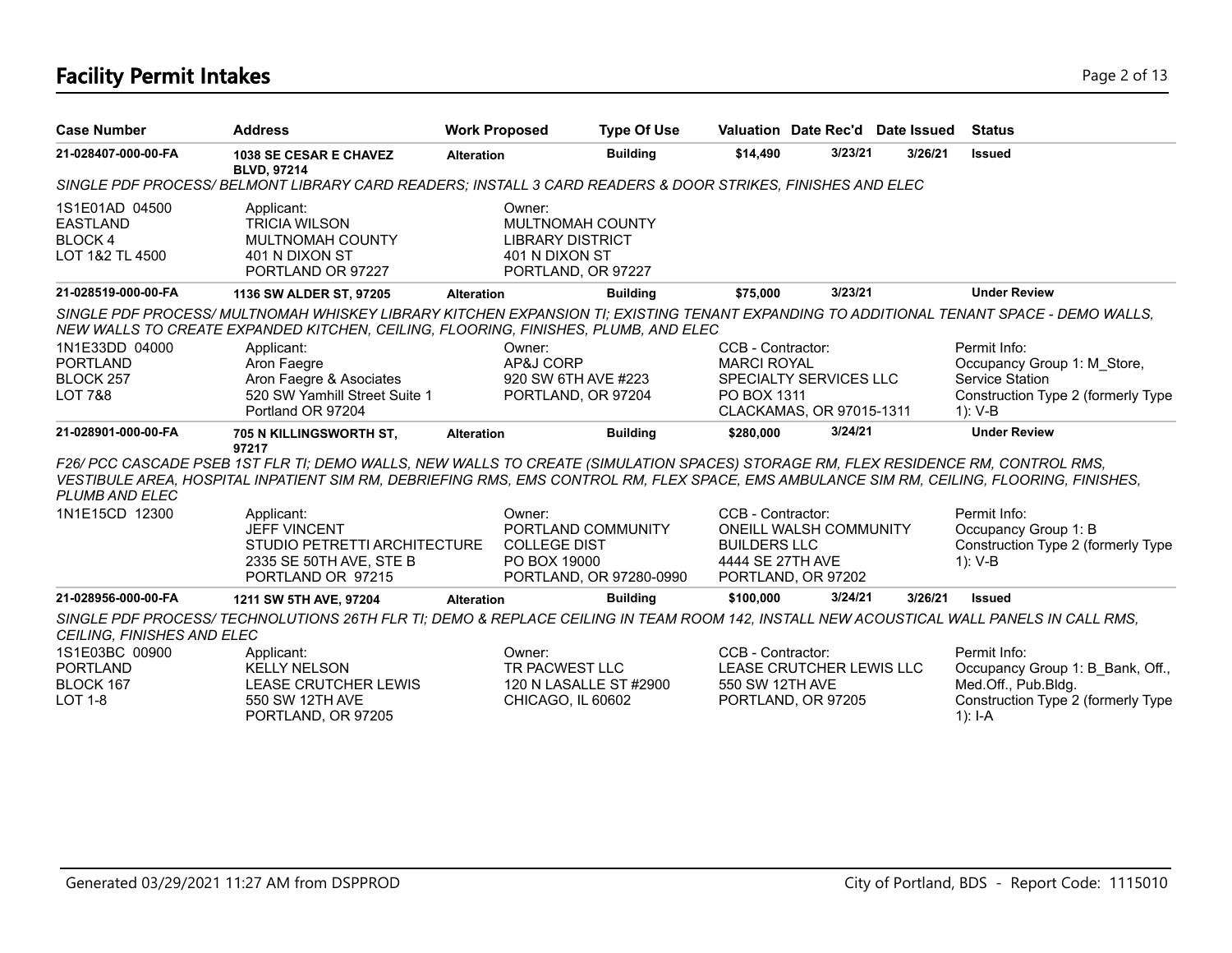# **Facility Permit Intakes** Page 3 of 13

| <b>Case Number</b>                                                                                                     | <b>Address</b>                                                                                                                                                                                                                                                                                                                                                           | <b>Work Proposed</b> |                                                                                   | <b>Type Of Use</b>                                                          |                                       |                                                                             | Valuation Date Rec'd Date Issued Status |                                                                                                                            |
|------------------------------------------------------------------------------------------------------------------------|--------------------------------------------------------------------------------------------------------------------------------------------------------------------------------------------------------------------------------------------------------------------------------------------------------------------------------------------------------------------------|----------------------|-----------------------------------------------------------------------------------|-----------------------------------------------------------------------------|---------------------------------------|-----------------------------------------------------------------------------|-----------------------------------------|----------------------------------------------------------------------------------------------------------------------------|
| 21-029029-000-00-FA                                                                                                    | 6936 N FATHOM ST, 97217                                                                                                                                                                                                                                                                                                                                                  | <b>Alteration</b>    |                                                                                   | <b>Building</b>                                                             | \$200,000                             | 3/24/21                                                                     |                                         | <b>Under Review</b>                                                                                                        |
|                                                                                                                        | SINGLE PDF PROCESS/DAIMLER WESTERN STAR CRANE INSTALL; INSTALL ADDITIONAL BRIDGE CRANES TO CHASSIS ASSEMBLY LINE, FINISHES AND ELEC                                                                                                                                                                                                                                      |                      |                                                                                   |                                                                             |                                       |                                                                             |                                         |                                                                                                                            |
| 1N1E17B 00200<br>SECTION 17 1N 1E<br>TL 200 24.90 ACRES<br>LAND & IMPS SEE<br>R646162 (R941170881)<br>FOR MACH & EQUIP | Applicant:<br><b>ETHAN MOSER</b><br>8625 SW CASCADE AVE STE 600<br>BEAVERTON, OR 97008                                                                                                                                                                                                                                                                                   |                      | Owner:<br>DAIMLER TRUCKS NORTH<br><b>AMERICA LLC</b><br>PO BOX 3820               | PORTLAND, OR 97208-3820                                                     | CCB - Contractor:<br>KONECRANES INC   | 4400 GATEWAY BLVD<br>SPRINGFIELD, OH 45502                                  |                                         | Permit Info:<br>Occupancy Group 1: H-2 High<br>Hazard 2<br>Construction Type 2 (formerly Type<br>1): $II-B$                |
| 21-029219-000-00-FA                                                                                                    | 12350 NE SANDY BLVD, 97230                                                                                                                                                                                                                                                                                                                                               | <b>Alteration</b>    |                                                                                   | <b>Building</b>                                                             | \$1                                   | 3/25/21                                                                     | 3/26/21                                 | <b>Final</b>                                                                                                               |
| 1N2E23BC 01100<br>SECTION 23 1N 2E<br>TL 1100 6.75 ACRES                                                               | SINGLE PDF PROCESS/ TIER 1 PRIORITY - PORTLAND FIRE & RESCUE TEMP TENTS; INSTALL TEMPORARY TENTS FOR COVID19 TESTING & VACCINATION SITE,<br>GENERATOR, DUE TO STATE OF EMERGENCY COVID 19, LOCATION IS TO BE UTILIZED AS A TESTING & VACCINATION SITE AND ELEC<br>Applicant:<br><b>MATTHEW SILVA</b><br>PORTLAND FIRE & RESCUE<br>1300 SE GIDEON ST<br>PORTLAND OR 97212 |                      | Owner:<br><b>REALTY PARTNERS</b><br>12350 NE SANDY BLVD<br>PORTLAND, OR 97230     | RFC JOINT VENTURE & HFK                                                     |                                       |                                                                             |                                         |                                                                                                                            |
| 21-029319-000-00-FA                                                                                                    | 610 SW ALDER ST, 97205                                                                                                                                                                                                                                                                                                                                                   | <b>Alteration</b>    |                                                                                   | <b>Building</b>                                                             | \$69,055                              | 3/25/21                                                                     |                                         | <b>Under Review</b>                                                                                                        |
| 1N1E34CC 08000<br><b>PORTLAND</b><br>BLOCK 178<br>LOT 1-3 TL 8000                                                      | SINGLE PDF PROCESS/ CRITTENTON FOUNDATION STE 215 2ND FLR TI; DEMO WALLS, NEW WALLS TO CREATE OFFICE, SERVER/COPY RM, OPEN OFFICE AREAS,<br>CONFERENCE RMS, REMODEL BREKRM, WAITING AREA, CEILING, FLOORING, FINISHES, PLUMB AND ELEC<br>Applicant:<br>DANIEL YOUNG<br>PO BOX 80301<br>PORTLAND OR 97280                                                                 |                      | Owner:<br><b>RALPH SCHLESINGER</b><br><b>COMPANY LLC</b><br>610 SW ALDER ST #1221 | PORTLAND, OR 97205-3613                                                     | CCB - Contractor:                     | <b>BONSAI DESIGN LLC</b><br>610 SW ALDER ST SUITE 901<br>PORTLAND, OR 97205 |                                         | Permit Info:<br>Occupancy Group 1: B Bank, Off.,<br>Med.Off., Pub.Bldg.<br>Construction Type 2 (formerly Type<br>$1$ : I-A |
| 21-029333-000-00-FA                                                                                                    | 5228 NE HOYT ST, 97213                                                                                                                                                                                                                                                                                                                                                   | <b>Alteration</b>    |                                                                                   | <b>Building</b>                                                             | \$38,929                              | 3/25/21                                                                     | 3/26/21                                 | <b>Issued</b>                                                                                                              |
|                                                                                                                        | SINGLE PDF PROCESS/PPMC PSYCHIATRY CLINIC EAST 3RD FLR TI; REMODEL TMS RM 321, NEW DOOR, CEILING, FLOORING, FINISHES, PLUMB AND ELEC                                                                                                                                                                                                                                     |                      |                                                                                   |                                                                             |                                       |                                                                             |                                         |                                                                                                                            |
| 1N2E31AC 06200<br>CENTER ADD ANX<br><b>BLOCK 2</b><br>LOT <sub>2</sub>                                                 | Applicant:<br><b>SHAWN SHIELD</b><br><b>JRJ ARCHITECTS</b><br>15455 NW GREENBRIER PKWY STE<br>260<br>BEAVERTON OR 97006                                                                                                                                                                                                                                                  |                      | Owner:<br>PROVIDENCE HEALTH &<br>SERVICES-OREGON<br>#190                          | 4400 NE HALSEY ST BLDG 2<br>PORTLAND, OR 97213-1545                         | CCB - Contractor:<br>550 SW 12TH AVE  | LEASE CRUTCHER LEWIS LLC<br>PORTLAND, OR 97205                              |                                         | Permit Info:<br>Occupancy Group 1: B Bank, Off.,<br>Med.Off., Pub.Bldg.                                                    |
| 21-029440-000-00-FA                                                                                                    | 520 NW DAVIS ST, 97209                                                                                                                                                                                                                                                                                                                                                   | <b>Alteration</b>    |                                                                                   | <b>Building</b>                                                             | \$112.607                             | 3/25/21                                                                     |                                         | <b>Under Review</b>                                                                                                        |
| 1N1E34CA 07300                                                                                                         | SINGLE PDF PROCESS/ CAP FINANCE 2ND FLR TI; DEMO WALLS, NEW WALLS TO CREATE OFFICES, OPEN OFFICE AREA, NEW ACCESS DOOR TO NEXT DOOR<br>TENANT SPACE, CEILING, FLOORING, FINISHES AND ELEC<br>Applicant:<br>PAUL WOLFE<br>DOMINEK ARCHITECTURE LLC<br>2246 E BURNSIDE ST, #A<br>PORTLAND OR 97214                                                                         |                      | Owner:<br><b>LLC</b><br>412 NW COUCH ST #103                                      | TECHNOLOGY & ARTS BLOCK PORTLAND CONTRACTING LLC<br>PORTLAND, OR 97209-3879 | CCB - Contractor:<br>4932 NE 18TH AVE | PORTLAND, OR 97211                                                          |                                         | Permit Info:<br>Occupancy Group 1: B Bank, Off.,<br>Med.Off., Pub.Bldg.                                                    |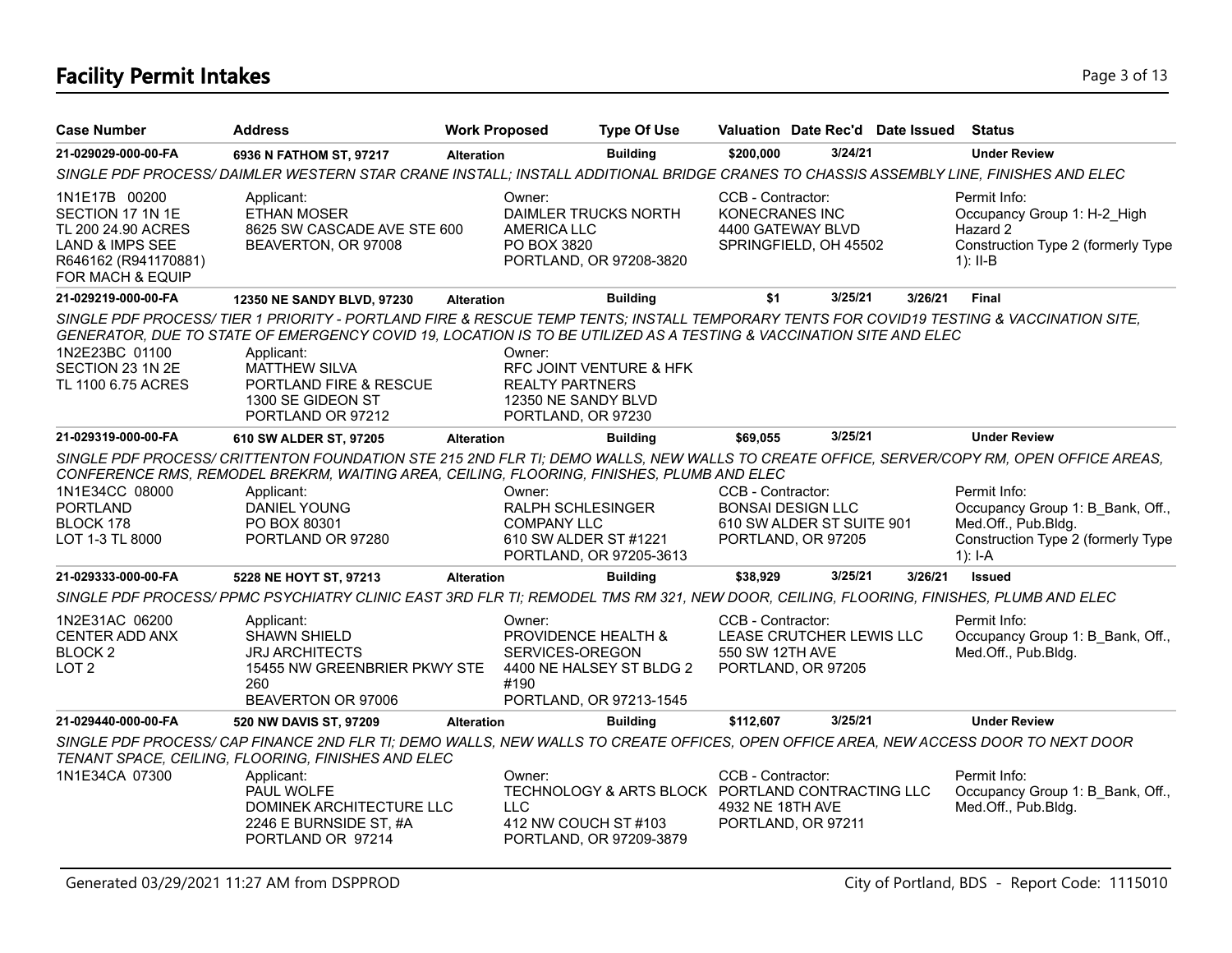# **Facility Permit Intakes** Page 4 of 13

| <b>Case Number</b>                                                                                                                | <b>Address</b>                                                                                                                                                                                                                          | <b>Work Proposed</b> | <b>Type Of Use</b>                                                                  |                                                                                                              |         | Valuation Date Rec'd Date Issued Status |                                                                                                                                                |
|-----------------------------------------------------------------------------------------------------------------------------------|-----------------------------------------------------------------------------------------------------------------------------------------------------------------------------------------------------------------------------------------|----------------------|-------------------------------------------------------------------------------------|--------------------------------------------------------------------------------------------------------------|---------|-----------------------------------------|------------------------------------------------------------------------------------------------------------------------------------------------|
| 21-029801-000-00-FA                                                                                                               | 421 SW 5TH AVE, 97204                                                                                                                                                                                                                   | <b>Alteration</b>    | <b>Building</b>                                                                     | \$30,000                                                                                                     | 3/26/21 |                                         | <b>Under Review</b>                                                                                                                            |
|                                                                                                                                   | SINGLE PDF PROCESS/MULTNOMAH COUNTY 1ST FLR MEZZANINE LVL TI; DEOM WALLS, NEW WALLS TO CREATE CONFERENCE RM, WELLNESS RM, OFFICES,<br>TELECOM RM, MECHANICAL RM, BREAKRM, OPEN OFFICE AREA, CEILING, FLOORING, FINISHES, PLUMB AND ELEC |                      |                                                                                     |                                                                                                              |         |                                         |                                                                                                                                                |
| 1N1E34CC 04100<br><b>PORTLAND</b><br>BLOCK 175<br>LOT 3&4<br><b>LAND &amp; IMPS SEE</b><br>R566916 (R667717901)<br>FOR OTHER IMPS | Applicant:<br><b>MIKE DIBLASI</b><br>MULTNOMAH COUNTY<br>401 N DIXON ST<br>PORTLAND OR 97227                                                                                                                                            | Owner:               | MULTNOMAH COUNTY<br>401 N DIXON ST<br>PORTLAND, OR 97227-1865                       | CCB - Contractor:<br>CENTENNIAL CONTRACTORS<br><b>ENTERPRISES INC</b><br>350<br>RESTON, VA 20190             |         | 11111 SUNSET HILLS ROAD STE             | Permit Info:<br>Occupancy Group 1: B<br>Construction Type 2 (formerly Type<br>$1$ : I-B                                                        |
| 21-027692-000-00-FA                                                                                                               | 1300 SW 5TH AVE, 97201                                                                                                                                                                                                                  | <b>Alteration</b>    | <b>Electrical</b>                                                                   | \$0                                                                                                          | 3/22/21 | 3/22/21                                 | <b>Issued</b>                                                                                                                                  |
| 1S1E03BC 01800<br><b>PORTLAND</b><br><b>BLOCK 148 TL 1800</b>                                                                     | RM, STORAGE, SERVER RM, OFFICES, OPEN OFFICE, CEILING, FLOORING, FINISHES, PLUMB, AND ELEC<br>Applicant:<br>POINT MONITOR CORP<br>5863 LAKEVIEW BLVD #100                                                                               | Owner:               | SOF-XI WFP OWNER LLC<br>591 W PUTNAM AVE                                            | CCB - Contractor:<br>POINT MONITOR CORP                                                                      |         | 5863 LAKEVIEW BLVD SUITE 100            | fire alarm-INSIGHT GLOBAL, STE 3000 TI; NEW TENANT - DEMO WALLS, NEW WALLS TO CREATE INTERVIEW RMS, CONFERENCE RS, ENTRY, BREAK RM, MOTHERS    |
|                                                                                                                                   | LAKE OSWEGO, OR 97035-7058                                                                                                                                                                                                              |                      | GREENWICH, CT 06830                                                                 | LAKE OSWEGO, OR 97035                                                                                        |         |                                         |                                                                                                                                                |
| 21-027810-000-00-FA                                                                                                               | 825 NE MULTNOMAH ST - UNIT<br>1,97232                                                                                                                                                                                                   | <b>Alteration</b>    | <b>Electrical</b>                                                                   | \$0                                                                                                          | 3/22/21 |                                         | <b>Under Review</b>                                                                                                                            |
| 1N1E35BB 90002<br><b>LLOYD CENTER TOWER</b><br><b>CONDOMINIUM</b><br>UNIT <sub>1</sub><br><b>DEPT OF REVENUE</b>                  | power - GUILD MORTGAGE 9TH FLR TI; DEMO WALLS, INSTALL NEW DEMISING WALL TO CREATE NEW TENANT SPACE & REDUCE EXISTING TENANT SPACE, NEW<br>WALL TO CREATE COPY RM, CEILING, FLOORING, FINISHES AND ELEC                                 | Owner:               | <b>PACIFICORP</b><br>825 NE MULTNOMAH ST #1900<br>PORTLAND, OR 97232-2151           |                                                                                                              |         |                                         | Permit Info:<br>Occupancy Group 1: B Bank, Off.,<br>Med.Off., Pub.Bldg.<br>Construction Type 2 (formerly Type<br>$1$ : I-A                     |
| 21-028142-000-00-FA                                                                                                               | 621 SW MORRISON ST, 97205                                                                                                                                                                                                               | <b>Alteration</b>    | <b>Electrical</b>                                                                   | \$0                                                                                                          | 3/23/21 | 3/23/21                                 | <b>Issued</b>                                                                                                                                  |
| ELECTRICAL ROOM RISERS)<br>1S1E03BB 01800                                                                                         | power for TI switch over - ELECTRICAL PHASE II BASEMENT, L1, AND L2; DEMO WALLS, NEW WALLS AT ELEVATOR, AND (ELEC THROUGH COMMERCIAL FOR<br>Applicant:<br>CHRISTENSON ELECTRIC INC<br>17201 NE SACRAMENTO ST<br>PORTLAND OR 97230-5941  | Owner:               | LVA4 PORTLAND ABB LLC<br>712 MAIN ST STE 2500<br>HOUSTON, TX 77002-3243             |                                                                                                              |         |                                         |                                                                                                                                                |
| 21-028195-000-00-FA                                                                                                               | 10101 SE MAIN ST - Unit LL-1,<br>97216                                                                                                                                                                                                  | <b>Alteration</b>    | <b>Electrical</b>                                                                   | \$0                                                                                                          | 3/23/21 | 3/23/21                                 | <b>Issued</b>                                                                                                                                  |
|                                                                                                                                   | PREP RM, REMODEL EXISTING SPACE, CEILING, ELEC                                                                                                                                                                                          |                      |                                                                                     |                                                                                                              |         |                                         | voice/data - ADVENTIST POB 2 SUITE 3001 OB/GYN TI 3RD FLR; CREATE WAITING AREA, EXAM RMS, OFFICES, CONSULT RM, CLEAN STORAGE, SOILED HOLD, MED |
| 1S2E04A 90006<br>PORTLAND ADVENTIST<br><b>MEDICAL PLAZA</b><br>CONDOMINIUM<br>LOT LL-1                                            | Applicant:<br>DYNALECTRIC COMPANY<br>2225 NW 20th Ave.<br>PORTLAND OR 97209                                                                                                                                                             | Owner:               | PORTLAND ADVENTIST<br><b>MEDICAL CENTER</b><br>PO BOX 619135<br>ROSEVILLE, CA 95661 | CCB - Contractor:<br><b>CELINE WILLIAMS</b><br>DYNALECTRIC COMPANY<br>2225 NW 20TH AVE<br>PORTLAND, OR 97209 |         |                                         | Permit Info:<br>Occupancy Group 1: B<br>Construction Type 2 (formerly Type<br>$1$ : II-B                                                       |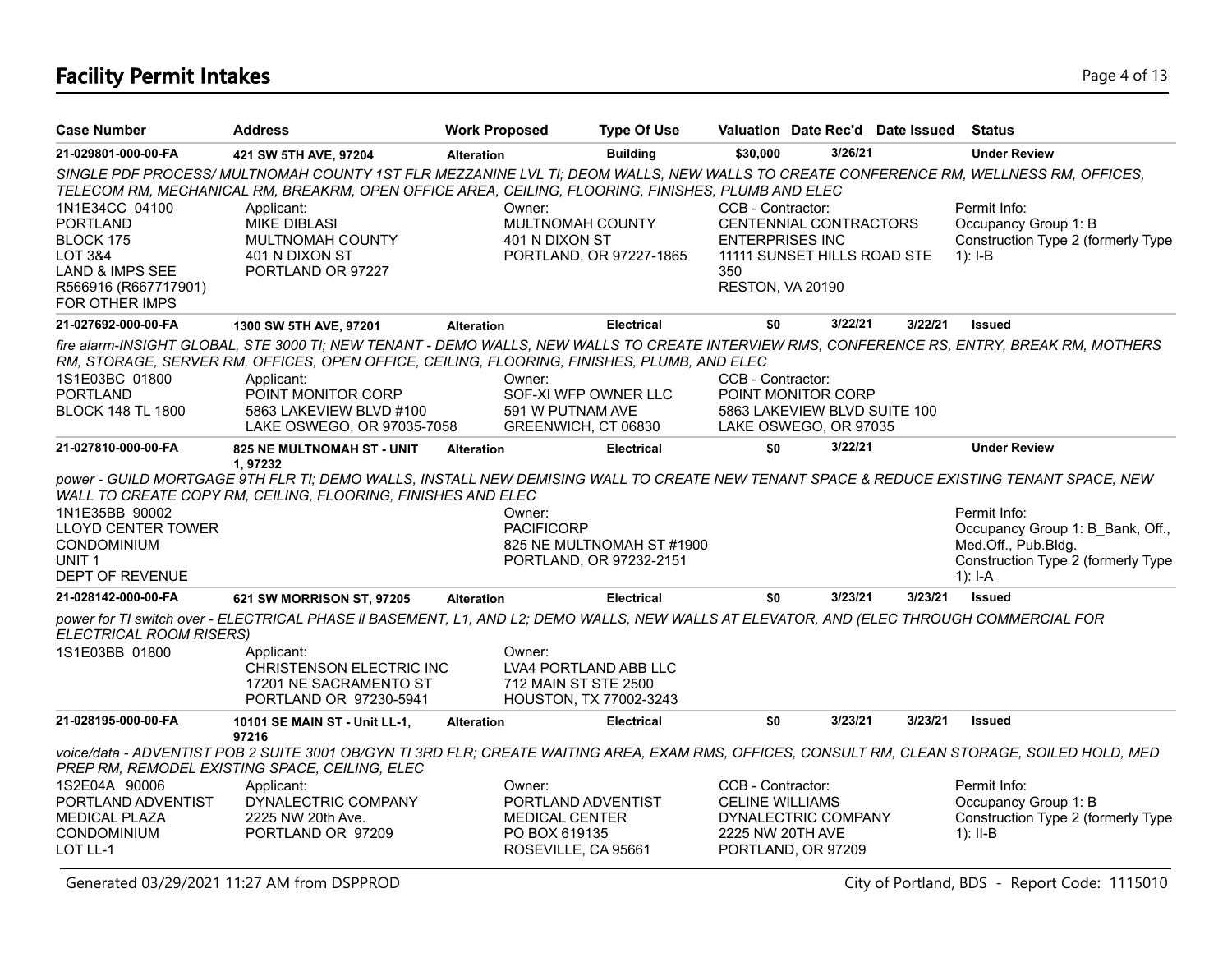# **Facility Permit Intakes** Page 5 of 13

| <b>Case Number</b>                                                                            | <b>Address</b>                                                                                                                       | <b>Work Proposed</b> |                                                                                                                     | <b>Type Of Use</b>                                   | Valuation Date Rec'd Date Issued                                                                       |         |         | <b>Status</b>                                                                             |
|-----------------------------------------------------------------------------------------------|--------------------------------------------------------------------------------------------------------------------------------------|----------------------|---------------------------------------------------------------------------------------------------------------------|------------------------------------------------------|--------------------------------------------------------------------------------------------------------|---------|---------|-------------------------------------------------------------------------------------------|
| 21-028215-000-00-FA                                                                           | 111 SW 5TH AVE, 97204                                                                                                                | <b>Alteration</b>    |                                                                                                                     | <b>Electrical</b>                                    | \$0                                                                                                    | 3/23/21 | 3/23/21 | <b>Under Inspection</b>                                                                   |
|                                                                                               | power - T-29 New Relic Refresh wire for Modular furniture reconfigure and conference rooms                                           |                      |                                                                                                                     |                                                      |                                                                                                        |         |         |                                                                                           |
| 1N1E34CD 80000<br>ONE ELEVEN TOWER<br>CONDOMINIUM<br><b>GENERAL COMMON</b><br><b>ELEMENTS</b> | Applicant:<br>STONER ELECTRIC INC<br>1904 SE OCHOCO ST.<br>MILWAUKIE OR 97222-7315                                                   |                      | Owner:<br><b>ASSOCIATION OF UNIT</b><br>OWNERS OF ONE ELEVEN<br>TOWER CONDO<br>111 SW 5TH AVE<br>PORTLAND, OR 97204 |                                                      | CCB - Contractor:<br><b>MARK SCOTT</b><br>STONER ELECTRIC INC<br>1904 SE OCHOCO<br>MILWAUKIE, OR 97222 |         |         |                                                                                           |
| 21-028246-000-00-FA                                                                           | 816 SW 18TH AVE, 97205                                                                                                               | <b>Alteration</b>    |                                                                                                                     | <b>Electrical</b>                                    | \$0                                                                                                    | 3/23/21 | 3/23/21 | <b>Final</b>                                                                              |
|                                                                                               | fire alarm, access - FITNESS CENTER AMENITY SPACE 1ST FL TI; INSTALL CONCRETE SLAB, RAMPS, CONCRETE STAIRS, TEMPORARY WALL, AND ELEC |                      |                                                                                                                     |                                                      |                                                                                                        |         |         |                                                                                           |
| 1N1E33DC 03000                                                                                | Applicant:<br>POINT MONITOR CORP<br>5863 LAKEVIEW BLVD #100<br>LAKE OSWEGO, OR 97035-7058                                            |                      | Owner:<br>URG OPB 17TH AVENUE LLC<br>1425 4TH AVE #500<br>SEATTLE, WA 98101                                         |                                                      |                                                                                                        |         |         |                                                                                           |
| 21-028386-000-00-FA                                                                           | 3245 SW PAVILION LOOP - Unit<br>SJH, 97239                                                                                           | <b>Alteration</b>    |                                                                                                                     | <b>Electrical</b>                                    | \$0                                                                                                    | 3/23/21 |         | <b>Under Review</b>                                                                       |
|                                                                                               | power-OHSU SAM JACKSON HALL AHU REPLACEMENT 3RD FLR; INSTALL NEW HOUSEKEEPING PAD, FINISHES AND ELEC                                 |                      |                                                                                                                     |                                                      |                                                                                                        |         |         |                                                                                           |
| 1S1E09 00600                                                                                  |                                                                                                                                      |                      | Owner:<br><b>DEPT</b><br><b>RD</b><br>PORTLAND, OR 97239                                                            | OREGON STATE OF (MEDICAL<br>3181 SW SAM JACKSON PARK |                                                                                                        |         |         | Permit Info:<br>Occupancy Group 1: I-2<br>Construction Type 2 (formerly Type<br>$1$ : I-A |
| 21-028637-000-00-FA                                                                           | <b>1038 SE CESAR E CHAVEZ</b><br><b>BLVD, 97214</b><br>pwr - ELEC - ADD CIRCUIT(S) FOR BOTTLE FILLING STATION(S)                     | <b>Alteration</b>    |                                                                                                                     | <b>Electrical</b>                                    | \$0                                                                                                    | 3/23/21 | 3/23/21 | Issued                                                                                    |
| 1S1E01AD 04500<br><b>EASTLAND</b><br>BLOCK 4<br>LOT 1&2 TL 4500                               | Applicant:<br>MULTNOMAH CT FACILITIES<br><b>MANAGEMENT</b><br>ATTN: JEFF LEWIS<br>401 N. DIXON ST.<br>PORTLAND, OR 97227-1865        |                      | Owner:<br>MULTNOMAH COUNTY<br><b>LIBRARY DISTRICT</b><br>401 N DIXON ST<br>PORTLAND, OR 97227                       |                                                      |                                                                                                        |         |         |                                                                                           |
| 21-028715-000-00-FA                                                                           | 1120 SW 3RD AVE - UNIT 1,<br>97204                                                                                                   | <b>Alteration</b>    |                                                                                                                     | Electrical                                           | \$0                                                                                                    | 3/24/21 | 3/24/21 | <b>Under Inspection</b>                                                                   |
|                                                                                               | pwr - LANDLORD WORK FLRS 1-8; 2ND FL: TEMP COMMAND CENTER; FLRS 1-8 REMODEL SECURITY ROOMS AND SYSTEM, CEILING ELEC                  |                      |                                                                                                                     |                                                      |                                                                                                        |         |         |                                                                                           |
| 1S1E03BD 90001<br>THE JUSTICE CENTER<br>A CONDOMINIUM<br>LOT 1                                | Applicant:<br>ELECTRICAL CONSTRUCTION CO. (a MULTNOMAH COUNTY<br>dba for EC COMPANY)<br>PO BOX 10286<br>PORTLAND OR 97296-0286       |                      | Owner:<br>401 N DIXON ST<br>PORTLAND, OR 97227                                                                      |                                                      | CCB - Contractor:<br><b>EC COMPANY</b><br>PO BOX 10286<br>PORTLAND, OR 97296-0286                      |         |         | Permit Info:<br>Occupancy Group 1: B<br>Construction Type 2 (formerly Type<br>$1$ : I-FR  |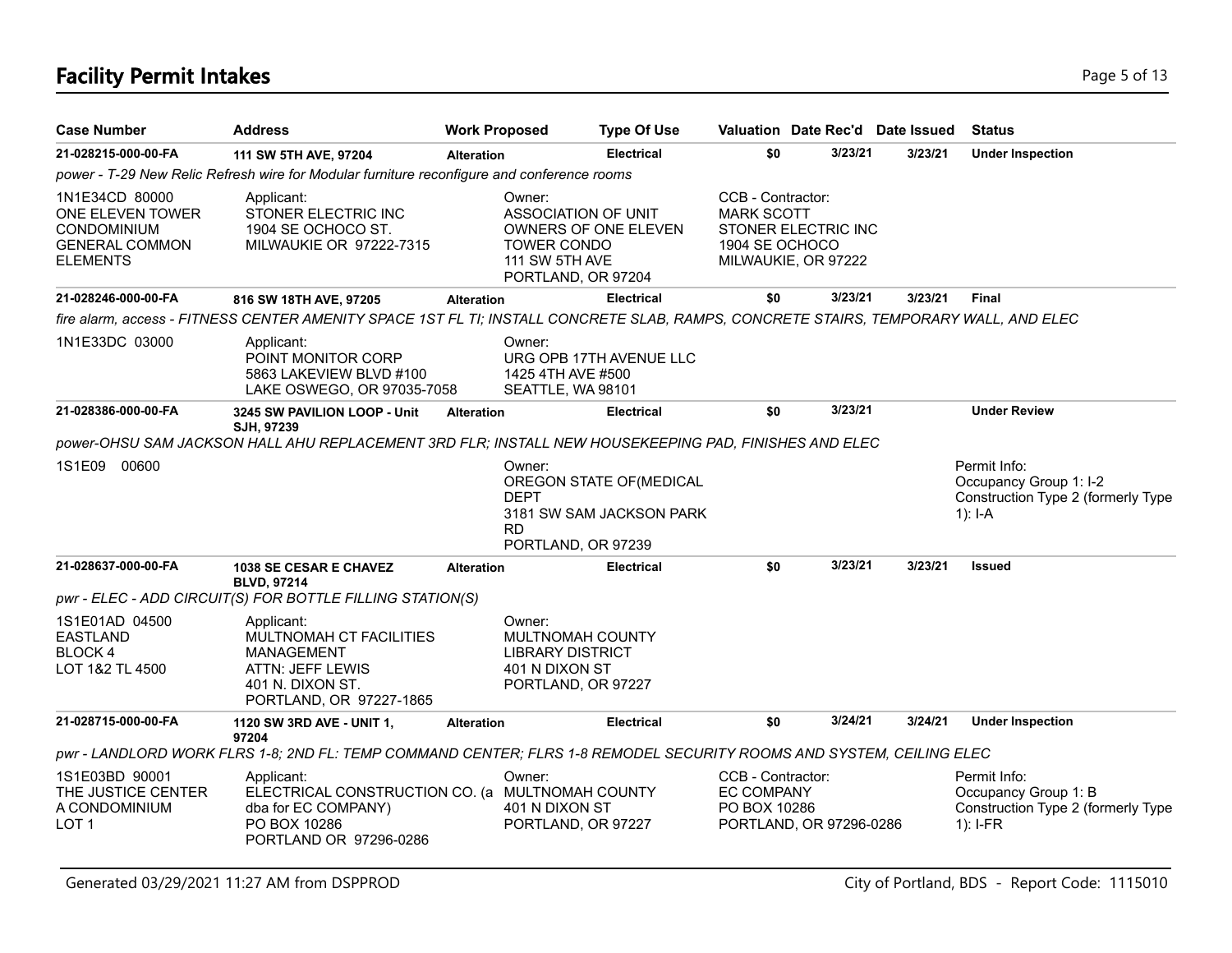# **Facility Permit Intakes** Page 6 of 13

| <b>Case Number</b>                   | <b>Address</b>                                                                                                                                                                                                                        | <b>Work Proposed</b> |                                                                         | <b>Type Of Use</b>                               |                           |         | Valuation Date Rec'd Date Issued | <b>Status</b>                                                                                                                                       |
|--------------------------------------|---------------------------------------------------------------------------------------------------------------------------------------------------------------------------------------------------------------------------------------|----------------------|-------------------------------------------------------------------------|--------------------------------------------------|---------------------------|---------|----------------------------------|-----------------------------------------------------------------------------------------------------------------------------------------------------|
| 21-029051-000-00-FA                  | 111 SW 5TH AVE, 97204                                                                                                                                                                                                                 | <b>Alteration</b>    |                                                                         | <b>Electrical</b>                                | \$0                       | 3/24/21 |                                  | <b>Under Review</b>                                                                                                                                 |
| <b>AND ELEC</b>                      |                                                                                                                                                                                                                                       |                      |                                                                         |                                                  |                           |         |                                  | power-NEW RELIC HVAC 28TH & 29TH FLRS; INSTALL 2 SPLIT AC UNITS - 28TH FLR INSTALL 4-TON UNIT FOR MDF & 29TH FLR INSTALL 2-TON UNIT FOR IDF, PIPING |
| 1N1E34CD 80000                       |                                                                                                                                                                                                                                       |                      | Owner:                                                                  |                                                  |                           |         |                                  |                                                                                                                                                     |
| ONE ELEVEN TOWER                     |                                                                                                                                                                                                                                       |                      | ASSOCIATION OF UNIT                                                     |                                                  |                           |         |                                  |                                                                                                                                                     |
| CONDOMINIUM<br><b>GENERAL COMMON</b> |                                                                                                                                                                                                                                       |                      | <b>TOWER CONDO</b>                                                      | OWNERS OF ONE ELEVEN                             |                           |         |                                  |                                                                                                                                                     |
| <b>ELEMENTS</b>                      |                                                                                                                                                                                                                                       |                      | 111 SW 5TH AVE                                                          |                                                  |                           |         |                                  |                                                                                                                                                     |
|                                      |                                                                                                                                                                                                                                       |                      | PORTLAND, OR 97204                                                      |                                                  |                           |         |                                  |                                                                                                                                                     |
| 21-029058-000-00-FA                  | 900 SW 5TH AVE, 97204                                                                                                                                                                                                                 | <b>Alteration</b>    |                                                                         | <b>Electrical</b>                                | \$0                       | 3/24/21 | 3/24/21                          | <b>Issued</b>                                                                                                                                       |
|                                      | data-UNION BANK GRND FLR TI; MINOR DEMO, NEW WALLS TO CREATE VESTIBULE AREA, WAITING AREA, LOBBY, TELLER AREA, WORK RM, IT RM, CASH RM,<br>BREAKRM, BATHRM, CONFERENCE RM, FUTURE ATM RM, CEILING, FLOORING, FINISHES, PLUMB AND ELEC |                      |                                                                         |                                                  |                           |         |                                  |                                                                                                                                                     |
| 1S1E03BB 00200                       | Applicant:                                                                                                                                                                                                                            |                      | Owner:                                                                  |                                                  | CCB - Contractor:         |         |                                  | Permit Info:                                                                                                                                        |
| <b>PORTLAND</b>                      | <b>IES COMMERCIAL INC</b>                                                                                                                                                                                                             |                      | STANDARD INS CO                                                         |                                                  | <b>IES COMMERCIAL INC</b> |         |                                  | Occupancy Group 1: B                                                                                                                                |
| BLOCK 59                             | 16135 SW 74TH AVE.                                                                                                                                                                                                                    |                      | <b>PO BOX 711</b>                                                       |                                                  | 5433 WESTHEIMER SUITE 500 |         |                                  | Construction Type 2 (formerly Type                                                                                                                  |
| <b>LOT 1-8</b>                       | TIGARD, OR 97224-7994                                                                                                                                                                                                                 |                      | PORTLAND, OR 97204                                                      |                                                  | HOUSTON, TX 77056         |         |                                  | $1$ : I-FR                                                                                                                                          |
| 21-029068-000-00-FA                  | 900 SW 5TH AVE, 97204                                                                                                                                                                                                                 | <b>Alteration</b>    |                                                                         | <b>Electrical</b>                                | \$0                       | 3/24/21 | 3/24/21                          | <b>Issued</b>                                                                                                                                       |
|                                      | Data/Cameras/access controls/intercom - UNION BANK 25TH FLR TI; MINOR DEMO, NEW WALLS TO CREATE RECEPTION AREAK CONFERENCE RM, IDF RM, HUDDLE<br>RMS, OFFICES, PHONE RMS, BREAKRM, OPEN OFFICE AREAS, CEILING                         |                      |                                                                         |                                                  |                           |         |                                  |                                                                                                                                                     |
| 1S1E03BB 00200                       | Applicant:                                                                                                                                                                                                                            |                      | Owner:                                                                  |                                                  | CCB - Contractor:         |         |                                  | Permit Info:                                                                                                                                        |
| <b>PORTLAND</b>                      | <b>IES COMMERCIAL INC</b>                                                                                                                                                                                                             |                      | STANDARD INS CO                                                         |                                                  | <b>IES COMMERCIAL INC</b> |         |                                  | Occupancy Group 1: B                                                                                                                                |
| BLOCK 59                             | 16135 SW 74TH AVE.                                                                                                                                                                                                                    |                      | <b>PO BOX 711</b>                                                       |                                                  | 5433 WESTHEIMER SUITE 500 |         |                                  | Construction Type 2 (formerly Type                                                                                                                  |
| LOT 1-8                              | TIGARD, OR 97224-7994                                                                                                                                                                                                                 |                      | PORTLAND, OR 97204                                                      |                                                  | HOUSTON, TX 77056         |         |                                  | $1$ : I-FR                                                                                                                                          |
| 21-029200-000-00-FA                  | 12000 SW 49TH AVE, 97219                                                                                                                                                                                                              | <b>Alteration</b>    |                                                                         | <b>Electrical</b>                                | \$0                       | 3/25/21 |                                  | <b>Under Review</b>                                                                                                                                 |
|                                      | pwr - PCC SYLVANIA COMM TECH BLDG RM 126, 128, 238, 241 TI; STORAGE, (4) PRE-MANUFACTURED MODULAR PRACTICE ROOMS IN RM 238, CEILING ELEC,                                                                                             |                      |                                                                         |                                                  |                           |         |                                  |                                                                                                                                                     |
| 1S1E31D 00200                        |                                                                                                                                                                                                                                       |                      | Owner:<br>PORTLAND COMMUNITY<br><b>COLLEGE DISTRICT</b><br>PO BOX 19000 |                                                  |                           |         |                                  |                                                                                                                                                     |
|                                      |                                                                                                                                                                                                                                       |                      |                                                                         | PORTLAND, OR 97280-0990                          |                           |         |                                  |                                                                                                                                                     |
| 21-029316-000-00-FA                  | 1827 NE 44TH AVE, 97213                                                                                                                                                                                                               | <b>Alteration</b>    |                                                                         | <b>Electrical</b>                                | \$0                       | 3/25/21 | 3/25/21                          | <b>Issued</b>                                                                                                                                       |
|                                      | fire alarm - EASTSIDE FOOT AND ANKLE TI, STE 100; DEMO WALLS, NEW WALLS TO CREATE MEDICAL ASSISTANCE RM, OFFICE, EXAM RM, STORAGE, WAITING,<br>RECEPTION, OFFICE, X-RAY, BREAK RM, PLUMB, ELEC, CEILING, FLOORING, AND FINISHES       |                      |                                                                         |                                                  |                           |         |                                  |                                                                                                                                                     |
| 1N2E30CC 05000                       | Applicant:                                                                                                                                                                                                                            |                      | Owner:                                                                  |                                                  |                           |         |                                  | Permit Info:                                                                                                                                        |
| <b>MENEFEE ADD</b>                   | POINT MONITOR CORP                                                                                                                                                                                                                    |                      |                                                                         | <b>WESTON INVESTMENT CO</b>                      |                           |         |                                  | Occupancy Group 1: B                                                                                                                                |
| <b>BLOCK 5</b>                       | 5863 LAKEVIEW BLVD #100                                                                                                                                                                                                               |                      | <b>LLC</b>                                                              |                                                  |                           |         |                                  | Construction Type 2 (formerly Type                                                                                                                  |
| LOT 1-6                              | LAKE OSWEGO, OR 97035-7058                                                                                                                                                                                                            |                      |                                                                         | 2154 NE BROADWAY #200<br>PORTLAND, OR 97232-1561 |                           |         |                                  | $1$ : III-B                                                                                                                                         |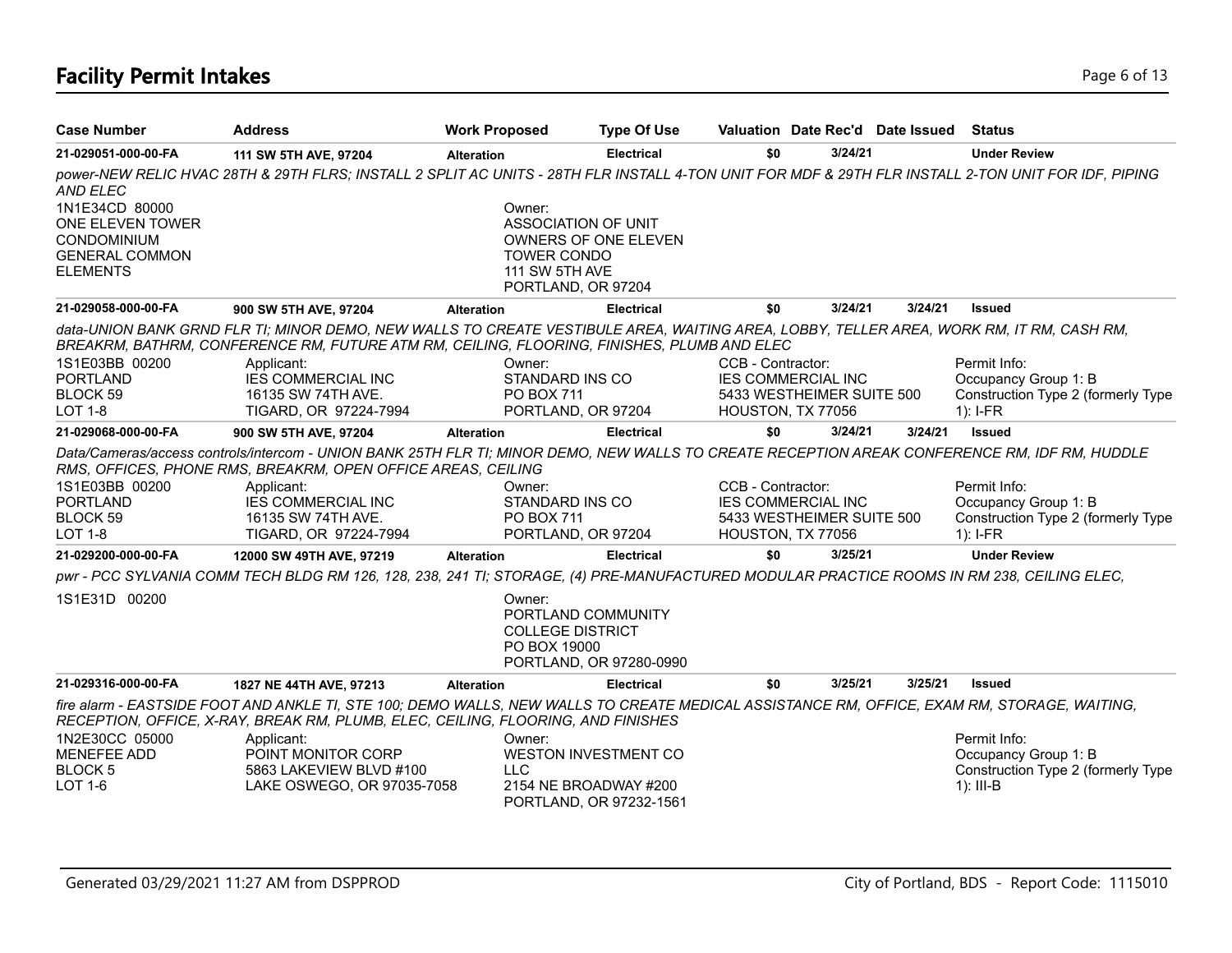# **Facility Permit Intakes** Page 7 of 13

| 3/25/21<br><b>Electrical</b><br>\$0<br><b>Under Review</b><br>1136 SW ALDER ST, 97205<br><b>Alteration</b><br>power - relocate 2 panels and kitchen area - MULTNOMAH WHISKEY LIBRARY KITCHEN EXPANSION TI; EXISTING TENANT EXPANDING TO ADDITIONAL TENANT SPACE -<br>DEMO WALLS, NEW WALLS TO CREATE EXPANDED KITCHEN, CEILING, FLOORING, FINISHES, PLUMB, AND ELEC<br>Permit Info:<br>Owner:<br>AP&J CORP<br>PORTLAND<br>Occupancy Group 1: M Store,<br>BLOCK 257<br>920 SW 6TH AVE #223<br>Service Station<br><b>LOT 7&amp;8</b><br>PORTLAND, OR 97204<br>Construction Type 2 (formerly Type<br>$1): V-B$<br>3/25/21<br><b>Under Review</b><br>\$0<br><b>Electrical</b><br>610 SW ALDER ST, 97205<br><b>Alteration</b><br>power- CRITTENTON FOUNDATION STE 215 2ND FLR TI; DEMO WALLS, NEW WALLS TO CREATE OFFICE, SERVER/COPY RM, OPEN OFFICE AREAS, CONFERENCE<br>RMS, REMODEL BREKRM, WAITING AREA, CEILING, FLOORING, FINISHES, PLUMB AND ELEC<br>Permit Info:<br>Owner:<br><b>PORTLAND</b><br><b>RALPH SCHLESINGER</b><br>Occupancy Group 1: B Bank, Off.,<br>BLOCK 178<br>Med.Off., Pub.Bldg.<br><b>COMPANY LLC</b><br>Construction Type 2 (formerly Type<br>LOT 1-3 TL 8000<br>610 SW ALDER ST #1221<br>PORTLAND, OR 97205-3613<br>1): $I - A$<br>3/25/21<br>\$0<br><b>Under Review</b><br>12350 NE SANDY BLVD, 97230<br><b>Electrical</b><br><b>Alteration</b><br>power -**// Place holder only, generator and cords only? TIER 1 PRIORITY - PORTLAND FIRE & RESCUE TEMP TENTS; INSTALL TEMPORARY TENTS FOR COVID19<br>1N2E23BC 01100<br>Owner:<br>SECTION 23 1N 2E<br>RFC JOINT VENTURE & HFK<br><b>REALTY PARTNERS</b><br>12350 NE SANDY BLVD<br>PORTLAND, OR 97230<br>3/25/21<br>\$0<br><b>Under Review</b><br><b>Electrical</b><br>7505 NE AMBASSADOR PL,<br><b>Alteration</b><br>97220<br>pwr - LANDLORD WORK HVAC CHANGE OUTS; REPLACE 6 EXISTING ROOF TOP UNITS AND ELEC<br>Owner:<br>PORTLAND INT'L CENTER<br><b>PORT OF PORTLAND</b><br>121 SW MORRISON ST #1875<br>PORTLAND, OR 97204<br>3/25/21<br>3/25/21<br>\$0<br><b>Under Inspection</b><br><b>Electrical</b><br>7000 NE AIRPORT WAY, 97218<br><b>Alteration</b><br>hvac controls - PDX TERMINAL 6 TENANT RELOCATES (GROUP 2) ALL CONCOURSES DEPLANNING & ENPLANNING LEVELS; MULTIPLE AREAS ACROSS ENTIRE<br>TERMINAL FOR TENANTS - HOLLYWOOD THEATRE, PARADIES, SMARTE CARTE, TRAVEL OREGON, NEWSSTAND, KIEHLS - DEMO WALLS, REMODEL THEATRE, NEW<br>WALLS TO CREATE STOREFRONTS, OFFICES, BREAKRMS, STORAGE RMS, NEWSTAND, RETAIL AREA, CEILING, ELEC<br>CCB - Contractor:<br>Permit Info:<br>Owner:<br>Applicant:<br>SECTION 08 1N 2E<br><b>TRACE THOMPSON</b><br>PORT OF PORTLAND<br><b>TRACE THOMPSON</b><br>Occupancy Group 1: A-3<br>Construction Type 2 (formerly Type<br>TL 400 7.39 ACRES<br><b>MORROW MEADOWS CORP</b><br>PO BOX 3529<br><b>MORROW MEADOWS</b><br>SEE SUB ACCOUNT<br>1596 SE 22nd St.<br>PORTLAND, OR 97208-3529<br>CORPORATION<br>1): I-A<br>R705697 (R<br><b>SALEM, OR 97302</b><br>1596 22ND ST SE | <b>Case Number</b>             | <b>Address</b> | <b>Work Proposed</b> | <b>Type Of Use</b> |  | Valuation Date Rec'd Date Issued | <b>Status</b> |
|-----------------------------------------------------------------------------------------------------------------------------------------------------------------------------------------------------------------------------------------------------------------------------------------------------------------------------------------------------------------------------------------------------------------------------------------------------------------------------------------------------------------------------------------------------------------------------------------------------------------------------------------------------------------------------------------------------------------------------------------------------------------------------------------------------------------------------------------------------------------------------------------------------------------------------------------------------------------------------------------------------------------------------------------------------------------------------------------------------------------------------------------------------------------------------------------------------------------------------------------------------------------------------------------------------------------------------------------------------------------------------------------------------------------------------------------------------------------------------------------------------------------------------------------------------------------------------------------------------------------------------------------------------------------------------------------------------------------------------------------------------------------------------------------------------------------------------------------------------------------------------------------------------------------------------------------------------------------------------------------------------------------------------------------------------------------------------------------------------------------------------------------------------------------------------------------------------------------------------------------------------------------------------------------------------------------------------------------------------------------------------------------------------------------------------------------------------------------------------------------------------------------------------------------------------------------------------------------------------------------------------------------------------------------------------------------------------------------------------------------------------------------------------------------------------------------------------------------------------------------------------------------------------------------------------------------------------------------------------------------------------------|--------------------------------|----------------|----------------------|--------------------|--|----------------------------------|---------------|
| TESTING & VACCINATION SITE, GENERATOR, DUE TO STATE OF EMERGENCY COVID 19, LOCATION IS TO BE UTILIZED AS A TESTING & VACCINATION SITE AND ELEC                                                                                                                                                                                                                                                                                                                                                                                                                                                                                                                                                                                                                                                                                                                                                                                                                                                                                                                                                                                                                                                                                                                                                                                                                                                                                                                                                                                                                                                                                                                                                                                                                                                                                                                                                                                                                                                                                                                                                                                                                                                                                                                                                                                                                                                                                                                                                                                                                                                                                                                                                                                                                                                                                                                                                                                                                                                            | 21-029330-000-00-FA            |                |                      |                    |  |                                  |               |
|                                                                                                                                                                                                                                                                                                                                                                                                                                                                                                                                                                                                                                                                                                                                                                                                                                                                                                                                                                                                                                                                                                                                                                                                                                                                                                                                                                                                                                                                                                                                                                                                                                                                                                                                                                                                                                                                                                                                                                                                                                                                                                                                                                                                                                                                                                                                                                                                                                                                                                                                                                                                                                                                                                                                                                                                                                                                                                                                                                                                           |                                |                |                      |                    |  |                                  |               |
|                                                                                                                                                                                                                                                                                                                                                                                                                                                                                                                                                                                                                                                                                                                                                                                                                                                                                                                                                                                                                                                                                                                                                                                                                                                                                                                                                                                                                                                                                                                                                                                                                                                                                                                                                                                                                                                                                                                                                                                                                                                                                                                                                                                                                                                                                                                                                                                                                                                                                                                                                                                                                                                                                                                                                                                                                                                                                                                                                                                                           | 1N1E33DD 04000                 |                |                      |                    |  |                                  |               |
|                                                                                                                                                                                                                                                                                                                                                                                                                                                                                                                                                                                                                                                                                                                                                                                                                                                                                                                                                                                                                                                                                                                                                                                                                                                                                                                                                                                                                                                                                                                                                                                                                                                                                                                                                                                                                                                                                                                                                                                                                                                                                                                                                                                                                                                                                                                                                                                                                                                                                                                                                                                                                                                                                                                                                                                                                                                                                                                                                                                                           |                                |                |                      |                    |  |                                  |               |
|                                                                                                                                                                                                                                                                                                                                                                                                                                                                                                                                                                                                                                                                                                                                                                                                                                                                                                                                                                                                                                                                                                                                                                                                                                                                                                                                                                                                                                                                                                                                                                                                                                                                                                                                                                                                                                                                                                                                                                                                                                                                                                                                                                                                                                                                                                                                                                                                                                                                                                                                                                                                                                                                                                                                                                                                                                                                                                                                                                                                           |                                |                |                      |                    |  |                                  |               |
|                                                                                                                                                                                                                                                                                                                                                                                                                                                                                                                                                                                                                                                                                                                                                                                                                                                                                                                                                                                                                                                                                                                                                                                                                                                                                                                                                                                                                                                                                                                                                                                                                                                                                                                                                                                                                                                                                                                                                                                                                                                                                                                                                                                                                                                                                                                                                                                                                                                                                                                                                                                                                                                                                                                                                                                                                                                                                                                                                                                                           |                                |                |                      |                    |  |                                  |               |
|                                                                                                                                                                                                                                                                                                                                                                                                                                                                                                                                                                                                                                                                                                                                                                                                                                                                                                                                                                                                                                                                                                                                                                                                                                                                                                                                                                                                                                                                                                                                                                                                                                                                                                                                                                                                                                                                                                                                                                                                                                                                                                                                                                                                                                                                                                                                                                                                                                                                                                                                                                                                                                                                                                                                                                                                                                                                                                                                                                                                           | 21-029446-000-00-FA            |                |                      |                    |  |                                  |               |
|                                                                                                                                                                                                                                                                                                                                                                                                                                                                                                                                                                                                                                                                                                                                                                                                                                                                                                                                                                                                                                                                                                                                                                                                                                                                                                                                                                                                                                                                                                                                                                                                                                                                                                                                                                                                                                                                                                                                                                                                                                                                                                                                                                                                                                                                                                                                                                                                                                                                                                                                                                                                                                                                                                                                                                                                                                                                                                                                                                                                           |                                |                |                      |                    |  |                                  |               |
|                                                                                                                                                                                                                                                                                                                                                                                                                                                                                                                                                                                                                                                                                                                                                                                                                                                                                                                                                                                                                                                                                                                                                                                                                                                                                                                                                                                                                                                                                                                                                                                                                                                                                                                                                                                                                                                                                                                                                                                                                                                                                                                                                                                                                                                                                                                                                                                                                                                                                                                                                                                                                                                                                                                                                                                                                                                                                                                                                                                                           | 1N1E34CC 08000                 |                |                      |                    |  |                                  |               |
|                                                                                                                                                                                                                                                                                                                                                                                                                                                                                                                                                                                                                                                                                                                                                                                                                                                                                                                                                                                                                                                                                                                                                                                                                                                                                                                                                                                                                                                                                                                                                                                                                                                                                                                                                                                                                                                                                                                                                                                                                                                                                                                                                                                                                                                                                                                                                                                                                                                                                                                                                                                                                                                                                                                                                                                                                                                                                                                                                                                                           |                                |                |                      |                    |  |                                  |               |
|                                                                                                                                                                                                                                                                                                                                                                                                                                                                                                                                                                                                                                                                                                                                                                                                                                                                                                                                                                                                                                                                                                                                                                                                                                                                                                                                                                                                                                                                                                                                                                                                                                                                                                                                                                                                                                                                                                                                                                                                                                                                                                                                                                                                                                                                                                                                                                                                                                                                                                                                                                                                                                                                                                                                                                                                                                                                                                                                                                                                           |                                |                |                      |                    |  |                                  |               |
|                                                                                                                                                                                                                                                                                                                                                                                                                                                                                                                                                                                                                                                                                                                                                                                                                                                                                                                                                                                                                                                                                                                                                                                                                                                                                                                                                                                                                                                                                                                                                                                                                                                                                                                                                                                                                                                                                                                                                                                                                                                                                                                                                                                                                                                                                                                                                                                                                                                                                                                                                                                                                                                                                                                                                                                                                                                                                                                                                                                                           |                                |                |                      |                    |  |                                  |               |
|                                                                                                                                                                                                                                                                                                                                                                                                                                                                                                                                                                                                                                                                                                                                                                                                                                                                                                                                                                                                                                                                                                                                                                                                                                                                                                                                                                                                                                                                                                                                                                                                                                                                                                                                                                                                                                                                                                                                                                                                                                                                                                                                                                                                                                                                                                                                                                                                                                                                                                                                                                                                                                                                                                                                                                                                                                                                                                                                                                                                           | 21-029467-000-00-FA            |                |                      |                    |  |                                  |               |
|                                                                                                                                                                                                                                                                                                                                                                                                                                                                                                                                                                                                                                                                                                                                                                                                                                                                                                                                                                                                                                                                                                                                                                                                                                                                                                                                                                                                                                                                                                                                                                                                                                                                                                                                                                                                                                                                                                                                                                                                                                                                                                                                                                                                                                                                                                                                                                                                                                                                                                                                                                                                                                                                                                                                                                                                                                                                                                                                                                                                           | TL 1100 6.75 ACRES             |                |                      |                    |  |                                  |               |
|                                                                                                                                                                                                                                                                                                                                                                                                                                                                                                                                                                                                                                                                                                                                                                                                                                                                                                                                                                                                                                                                                                                                                                                                                                                                                                                                                                                                                                                                                                                                                                                                                                                                                                                                                                                                                                                                                                                                                                                                                                                                                                                                                                                                                                                                                                                                                                                                                                                                                                                                                                                                                                                                                                                                                                                                                                                                                                                                                                                                           | 21-029625-000-00-FA            |                |                      |                    |  |                                  |               |
|                                                                                                                                                                                                                                                                                                                                                                                                                                                                                                                                                                                                                                                                                                                                                                                                                                                                                                                                                                                                                                                                                                                                                                                                                                                                                                                                                                                                                                                                                                                                                                                                                                                                                                                                                                                                                                                                                                                                                                                                                                                                                                                                                                                                                                                                                                                                                                                                                                                                                                                                                                                                                                                                                                                                                                                                                                                                                                                                                                                                           |                                |                |                      |                    |  |                                  |               |
|                                                                                                                                                                                                                                                                                                                                                                                                                                                                                                                                                                                                                                                                                                                                                                                                                                                                                                                                                                                                                                                                                                                                                                                                                                                                                                                                                                                                                                                                                                                                                                                                                                                                                                                                                                                                                                                                                                                                                                                                                                                                                                                                                                                                                                                                                                                                                                                                                                                                                                                                                                                                                                                                                                                                                                                                                                                                                                                                                                                                           | 1N2E09C 01000<br>LOT 6 TL 1000 |                |                      |                    |  |                                  |               |
|                                                                                                                                                                                                                                                                                                                                                                                                                                                                                                                                                                                                                                                                                                                                                                                                                                                                                                                                                                                                                                                                                                                                                                                                                                                                                                                                                                                                                                                                                                                                                                                                                                                                                                                                                                                                                                                                                                                                                                                                                                                                                                                                                                                                                                                                                                                                                                                                                                                                                                                                                                                                                                                                                                                                                                                                                                                                                                                                                                                                           | 21-029627-000-00-FA            |                |                      |                    |  |                                  |               |
|                                                                                                                                                                                                                                                                                                                                                                                                                                                                                                                                                                                                                                                                                                                                                                                                                                                                                                                                                                                                                                                                                                                                                                                                                                                                                                                                                                                                                                                                                                                                                                                                                                                                                                                                                                                                                                                                                                                                                                                                                                                                                                                                                                                                                                                                                                                                                                                                                                                                                                                                                                                                                                                                                                                                                                                                                                                                                                                                                                                                           |                                |                |                      |                    |  |                                  |               |
|                                                                                                                                                                                                                                                                                                                                                                                                                                                                                                                                                                                                                                                                                                                                                                                                                                                                                                                                                                                                                                                                                                                                                                                                                                                                                                                                                                                                                                                                                                                                                                                                                                                                                                                                                                                                                                                                                                                                                                                                                                                                                                                                                                                                                                                                                                                                                                                                                                                                                                                                                                                                                                                                                                                                                                                                                                                                                                                                                                                                           | 1N2E08B 00400                  |                |                      |                    |  |                                  |               |
|                                                                                                                                                                                                                                                                                                                                                                                                                                                                                                                                                                                                                                                                                                                                                                                                                                                                                                                                                                                                                                                                                                                                                                                                                                                                                                                                                                                                                                                                                                                                                                                                                                                                                                                                                                                                                                                                                                                                                                                                                                                                                                                                                                                                                                                                                                                                                                                                                                                                                                                                                                                                                                                                                                                                                                                                                                                                                                                                                                                                           |                                |                |                      |                    |  |                                  |               |
|                                                                                                                                                                                                                                                                                                                                                                                                                                                                                                                                                                                                                                                                                                                                                                                                                                                                                                                                                                                                                                                                                                                                                                                                                                                                                                                                                                                                                                                                                                                                                                                                                                                                                                                                                                                                                                                                                                                                                                                                                                                                                                                                                                                                                                                                                                                                                                                                                                                                                                                                                                                                                                                                                                                                                                                                                                                                                                                                                                                                           |                                |                |                      |                    |  |                                  |               |
|                                                                                                                                                                                                                                                                                                                                                                                                                                                                                                                                                                                                                                                                                                                                                                                                                                                                                                                                                                                                                                                                                                                                                                                                                                                                                                                                                                                                                                                                                                                                                                                                                                                                                                                                                                                                                                                                                                                                                                                                                                                                                                                                                                                                                                                                                                                                                                                                                                                                                                                                                                                                                                                                                                                                                                                                                                                                                                                                                                                                           |                                |                |                      |                    |  |                                  |               |
| <b>SALEM, OR 97302</b>                                                                                                                                                                                                                                                                                                                                                                                                                                                                                                                                                                                                                                                                                                                                                                                                                                                                                                                                                                                                                                                                                                                                                                                                                                                                                                                                                                                                                                                                                                                                                                                                                                                                                                                                                                                                                                                                                                                                                                                                                                                                                                                                                                                                                                                                                                                                                                                                                                                                                                                                                                                                                                                                                                                                                                                                                                                                                                                                                                                    |                                |                |                      |                    |  |                                  |               |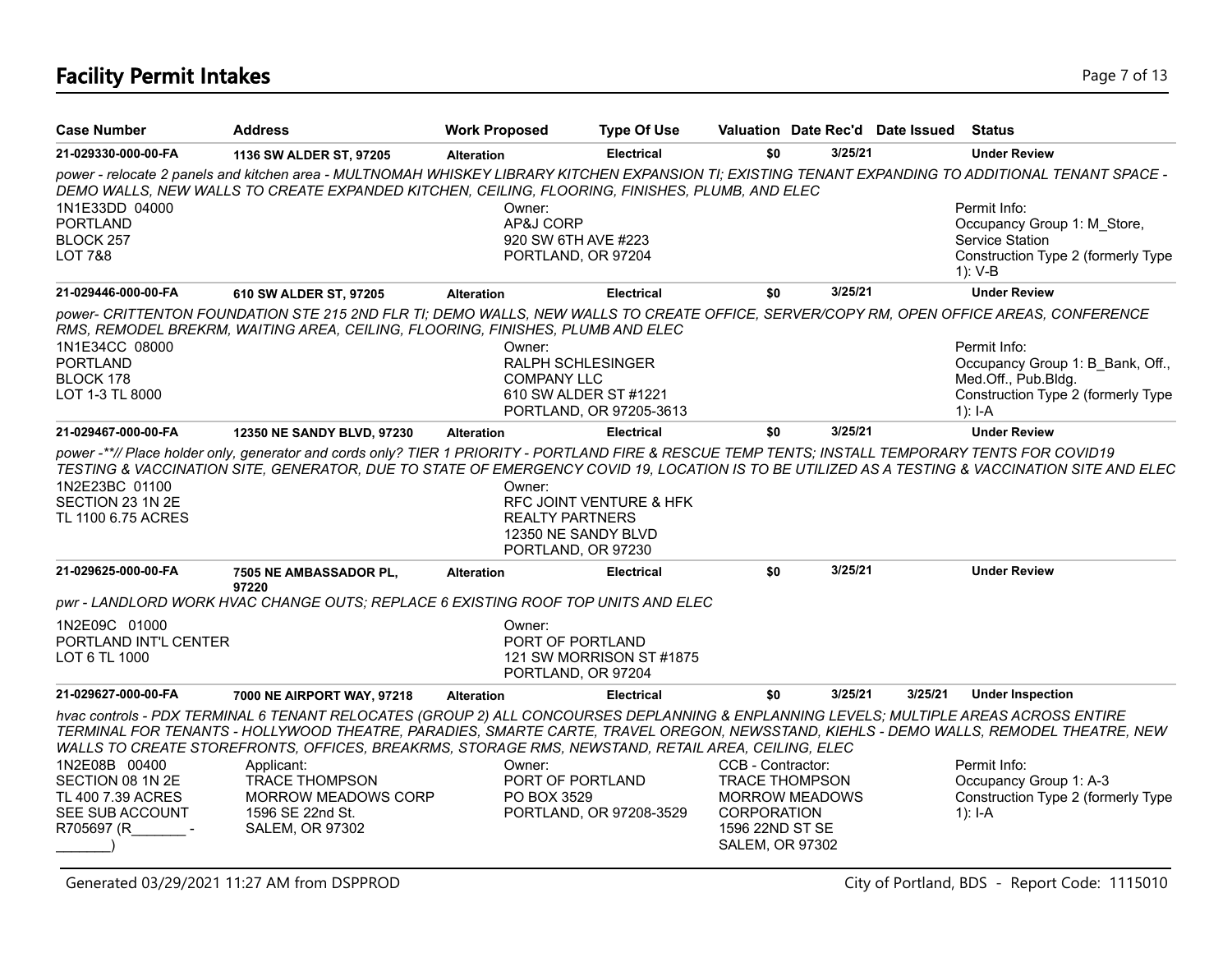| <b>Case Number</b>                                              | <b>Address</b>                                                                                                                | <b>Work Proposed</b>                                                                          | <b>Type Of Use</b>                                            |     |         | Valuation Date Rec'd Date Issued | <b>Status</b>                                                           |
|-----------------------------------------------------------------|-------------------------------------------------------------------------------------------------------------------------------|-----------------------------------------------------------------------------------------------|---------------------------------------------------------------|-----|---------|----------------------------------|-------------------------------------------------------------------------|
| 21-029637-000-00-FA                                             | 520 NW DAVIS ST, 97209                                                                                                        | <b>Alteration</b>                                                                             | <b>Electrical</b>                                             | \$0 | 3/25/21 |                                  | <b>Under Review</b>                                                     |
|                                                                 | pwr - CAP FINANCE 2ND FLR TI; CREATE OFFICES, OPEN OFFICE AREA, NEW ACCESS DOOR TO NEXT DOOR TENANT SPACE, CEILING, FLOO ELEC |                                                                                               |                                                               |     |         |                                  |                                                                         |
| 1N1E34CA 07300                                                  |                                                                                                                               | Owner:<br><b>LLC</b><br>412 NW COUCH ST #103                                                  | <b>TECHNOLOGY &amp; ARTS BLOCK</b><br>PORTLAND, OR 97209-3879 |     |         |                                  | Permit Info:<br>Occupancy Group 1: B Bank, Off.,<br>Med.Off., Pub.Bldg. |
| 21-029670-000-00-FA                                             | 7515 NE AMBASSADOR PL,<br>97220                                                                                               | <b>Alteration</b>                                                                             | <b>Electrical</b>                                             | \$0 | 3/26/21 |                                  | <b>Under Review</b>                                                     |
|                                                                 | pwr-LANDLORD WORK HVAC CHANGE OUTS; REPLACE 4 EXISTING(9,10,12,13) ROOF TOP UNITS ELEC                                        |                                                                                               |                                                               |     |         |                                  |                                                                         |
| 1N2E09C 01000                                                   |                                                                                                                               | Owner:<br>PORT OF PORTLAND<br>PORTLAND, OR 97204                                              | 121 SW MORRISON ST#1875                                       |     |         |                                  |                                                                         |
| 21-029673-000-00-FA                                             | 7525 NE AMBASSADOR PL,<br>97220                                                                                               | <b>Alteration</b>                                                                             | <b>Electrical</b>                                             | \$0 | 3/26/21 |                                  | <b>Under Review</b>                                                     |
|                                                                 | pwr - LANDLORD WORK HVAC CHANGE OUTS; REPLACE 1 EXISTING ROOF TOP UNIT (#8) ELEC                                              |                                                                                               |                                                               |     |         |                                  |                                                                         |
| 1N2E09C 01000                                                   |                                                                                                                               | Owner:<br>PORT OF PORTLAND<br>PORTLAND, OR 97204                                              | 121 SW MORRISON ST#1875                                       |     |         |                                  |                                                                         |
| 21-029676-000-00-FA                                             | 7535 NE AMBASSADOR PL,<br>97220                                                                                               | <b>Alteration</b>                                                                             | <b>Electrical</b>                                             | \$0 | 3/26/21 |                                  | <b>Under Review</b>                                                     |
|                                                                 | pwr - LANDLORD WORK HVAC CHANGE OUTS; REPLACE 4 EXISTING ROOF TOP UNITS (10, 11, 13, 14) ELEC                                 |                                                                                               |                                                               |     |         |                                  |                                                                         |
| 1N2E09C 01000                                                   |                                                                                                                               | Owner:<br>PORT OF PORTLAND<br>PORTLAND, OR 97204                                              | 121 SW MORRISON ST #1875                                      |     |         |                                  |                                                                         |
| 21-029681-000-00-FA                                             | <b>1038 SE CESAR E CHAVEZ</b><br><b>BLVD. 97214</b>                                                                           | <b>Alteration</b>                                                                             | <b>Electrical</b>                                             | \$0 | 3/26/21 |                                  | <b>Under Review</b>                                                     |
|                                                                 | pwr/acc - BELMONT LIBRARY CARD READERS; INSTALL 3 CARD READERS ELEC                                                           |                                                                                               |                                                               |     |         |                                  |                                                                         |
| 1S1E01AD 04500<br><b>EASTLAND</b><br>BLOCK 4<br>LOT 1&2 TL 4500 |                                                                                                                               | Owner:<br>MULTNOMAH COUNTY<br><b>LIBRARY DISTRICT</b><br>401 N DIXON ST<br>PORTLAND, OR 97227 |                                                               |     |         |                                  |                                                                         |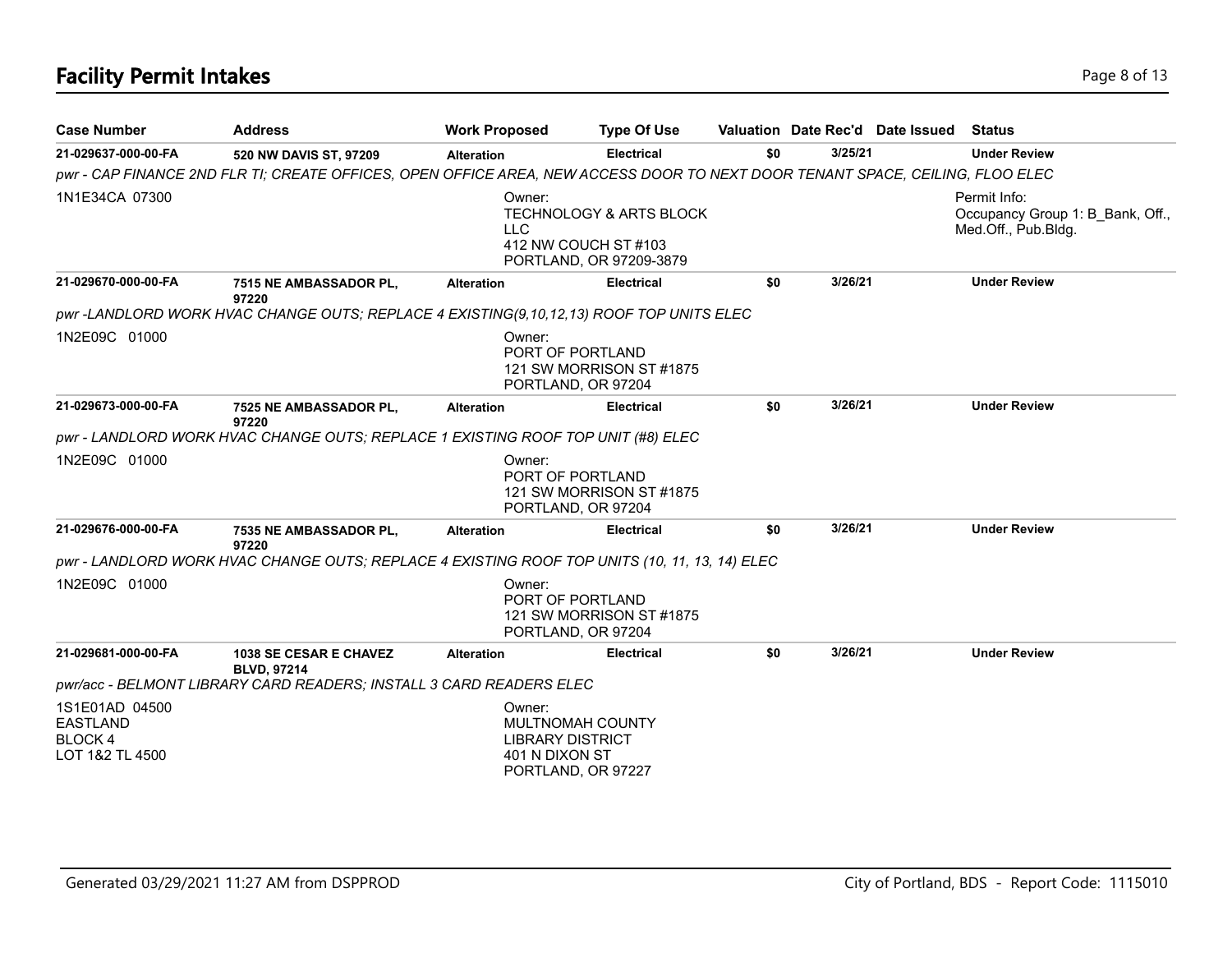# **Facility Permit Intakes** Page 9 of 13

| <b>Case Number</b>                                                                                                         | <b>Address</b>                                                                                                                                                                                                                                                | <b>Work Proposed</b> |                                                                                                                     | <b>Type Of Use</b>                                |         | Valuation Date Rec'd Date Issued |         | <b>Status</b>                                                                            |
|----------------------------------------------------------------------------------------------------------------------------|---------------------------------------------------------------------------------------------------------------------------------------------------------------------------------------------------------------------------------------------------------------|----------------------|---------------------------------------------------------------------------------------------------------------------|---------------------------------------------------|---------|----------------------------------|---------|------------------------------------------------------------------------------------------|
| 21-028222-000-00-FA                                                                                                        | 7200 NE AIRPORT WAY, 97218                                                                                                                                                                                                                                    | <b>Alteration</b>    |                                                                                                                     | <b>Fire Alarms</b>                                | \$1     | 3/23/21                          | 3/25/21 | <b>Issued</b>                                                                            |
|                                                                                                                            | ALARM - (GROUP 3) 10TH FLR; TENANT - PORT POLICE TRAINING: INSTALL OR RELOCATE FA DEVICES IN PDX TERMINAL 6 PER PLANS.                                                                                                                                        |                      |                                                                                                                     |                                                   |         |                                  |         |                                                                                          |
| 1N2E08B 00400                                                                                                              | Applicant:<br><b>SHANE TERCEK</b><br>CAPITOL ELECTRIC COMPANY INC<br>11401 NE MARX ST.<br>PORTLAND, OR 97220                                                                                                                                                  |                      | Owner:<br>PORT OF PORTLAND<br>PO BOX 3529                                                                           | PORTLAND, OR 97208-3529                           |         |                                  |         |                                                                                          |
| 21-028230-000-00-FA                                                                                                        | 3303 N MISSISSIPPI AVE, 97227                                                                                                                                                                                                                                 | <b>Alteration</b>    |                                                                                                                     | <b>Fire Alarms</b>                                | \$1     | 3/23/21                          | 3/25/21 | <b>Issued</b>                                                                            |
|                                                                                                                            | ALARM - ADD NOTIFICATION IN NEW BATHROOM ON 1ST FLOOR, ADD A HORN/STROBE OUTSIDE OF NEW BATHROOM.                                                                                                                                                             |                      |                                                                                                                     |                                                   |         |                                  |         |                                                                                          |
| 1N1E27BA 04500<br><b>COOKS ADD</b><br>BLOCK 12<br>LOT 1 EXC PT IN ST<br>LOT <sub>2</sub>                                   | Applicant:<br><b>CHRIS TYREE</b><br>COSCO FIRE PROTECTION INC<br>2501 SE COLUMBIA WAY STE 100<br>VANCOUVER WA 98661                                                                                                                                           |                      | Owner:<br>SOUTHERN MISS LLC<br>1970 NW 18TH AVE #7<br>PORTLAND, OR 97209                                            |                                                   |         |                                  |         |                                                                                          |
| 21-028170-000-00-FA                                                                                                        | 3303 N MISSISSIPPI AVE, 97227                                                                                                                                                                                                                                 | <b>Alteration</b>    |                                                                                                                     | <b>Fire Sprinklers</b>                            | \$1     | 3/23/21                          | 3/23/21 | <b>Issued</b>                                                                            |
| one sprinkler head to bathroom<br>1N1E27BA 04500<br><b>COOKS ADD</b><br>BLOCK 12<br>LOT 1 EXC PT IN ST<br>LOT <sub>2</sub> | SINGLE PDF PROCESS/LANDLORD WORK RESTROOM TI LVL 1; NEW WALLS TO CREATE NEW RESTROOM, CEILING, FLOORING, FINISHES, PLUMB, AND ELEC add<br>Applicant:<br>RACHAEL LINSON<br><b>COSCO FIRE PROTECTION</b><br>2501 SE COLUMBIA WAY STE 100<br>VANCOUVER, WA 98661 |                      | Owner:<br>SOUTHERN MISS LLC<br>1970 NW 18TH AVE #7<br>PORTLAND, OR 97209                                            |                                                   |         |                                  |         |                                                                                          |
| 21-028747-000-00-FA                                                                                                        | 4386 S MACADAM AVE, 97239                                                                                                                                                                                                                                     | <b>Alteration</b>    |                                                                                                                     | <b>Fire Sprinklers</b>                            | \$1     | 3/24/21                          |         | <b>Under Review</b>                                                                      |
|                                                                                                                            | RIVER FORUM 2 COMMON AREA REMODEL 1ST, 2ND, 3RD FLRS TI - ADD AND RELOCATE SPRINKLER HEADS FOR TENANT IMPROVEMENT                                                                                                                                             |                      |                                                                                                                     |                                                   |         |                                  |         |                                                                                          |
| 1S1E10DC 00900<br>SECTION 10 1S 1E<br>TL 900 0.88 ACRES<br>DEFERRAL-POTENTIAL<br><b>ADDITIONAL TAX</b>                     | Applicant:<br>AUGUST HOFFMAN<br><b>RED HAWK FIRE PROTECTION</b><br>3801 FRUIT VALLEY RD<br>VANCOUVER, WA 98660                                                                                                                                                |                      | Owner:<br><b>CLARITY VENTURES RF</b><br><b>PORTLAND</b><br>666 BURRARD ST #3210<br>, CANADA V6C 2X8<br>VANCOUVER BC |                                                   |         |                                  |         |                                                                                          |
| 21-028388-000-00-FA                                                                                                        | 1131 NW COUCH ST, 97209                                                                                                                                                                                                                                       | <b>Alteration</b>    |                                                                                                                     | <b>Fixed</b><br>Extinguishing<br><b>Systems</b>   | \$1,100 | 3/23/21                          | 3/23/21 | <b>Issued</b>                                                                            |
| fixed hood/ansil system install                                                                                            |                                                                                                                                                                                                                                                               |                      |                                                                                                                     |                                                   |         |                                  |         |                                                                                          |
| 1N1E33DA 04800                                                                                                             | Applicant:<br><b>GEOFF SPAHR</b><br>SANDERSON SAFETY SUPPLY<br>1101 SE 3RD AV<br>PORTLAND, OR 97214                                                                                                                                                           |                      | Owner:<br>PO BOX 4120 PMB 73304                                                                                     | SPF BREWERY BLOCKS LLC<br>PORTLAND, OR 97208-4120 |         |                                  |         | Permit Info:<br>Occupancy Group 1: B<br>Construction Type 2 (formerly Type<br>$1$ : I-FR |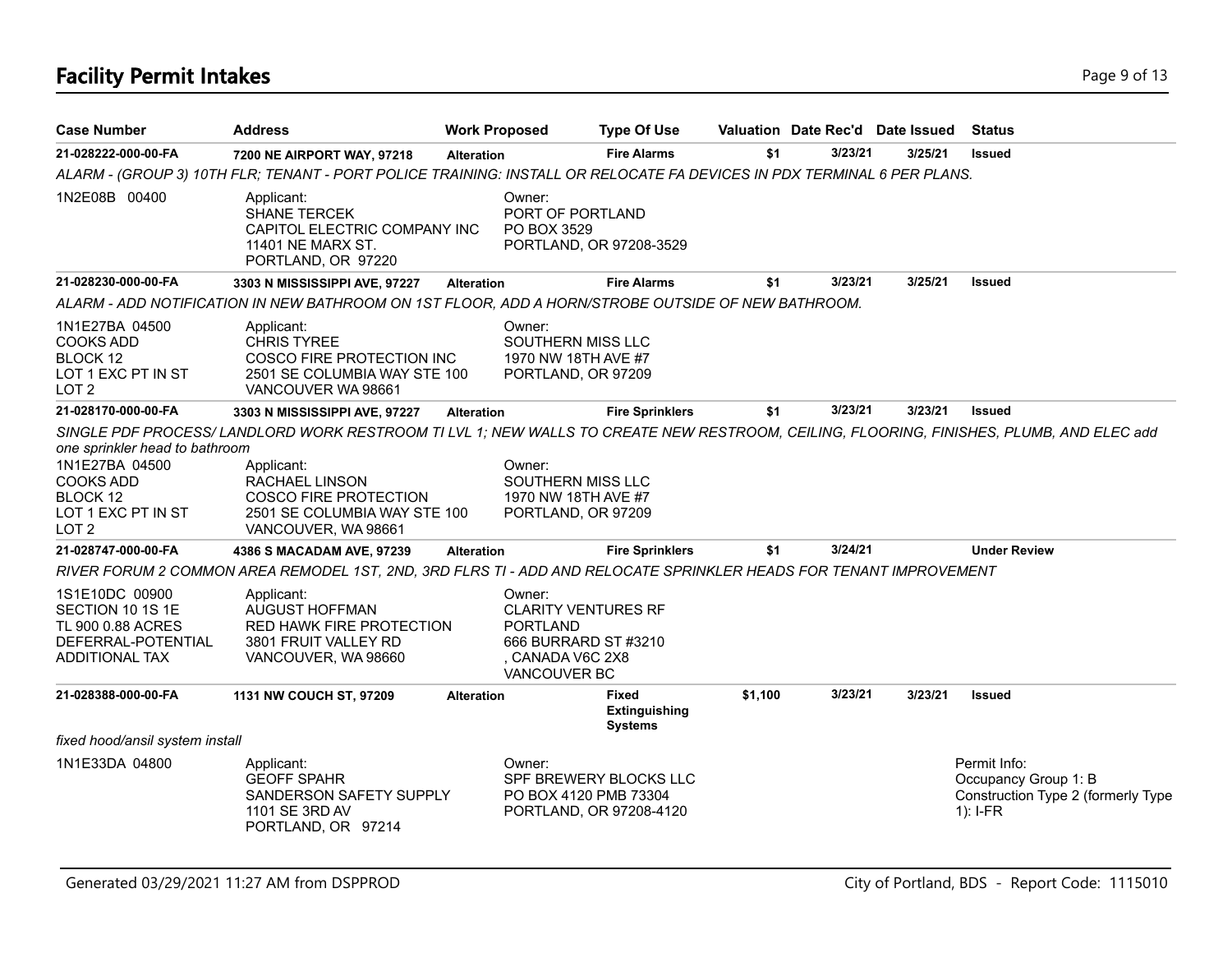# **Facility Permit Intakes** Page 10 of 13

| <b>Case Number</b>                                                                   | <b>Address</b>                                                                                                 | <b>Work Proposed</b> | <b>Type Of Use</b>                                                  |                                                                             |                                                                                                | Valuation Date Rec'd Date Issued | <b>Status</b>                                                                    |
|--------------------------------------------------------------------------------------|----------------------------------------------------------------------------------------------------------------|----------------------|---------------------------------------------------------------------|-----------------------------------------------------------------------------|------------------------------------------------------------------------------------------------|----------------------------------|----------------------------------------------------------------------------------|
| 21-027747-000-00-FA                                                                  | 350 SE MILL ST, 97214                                                                                          | <b>Alteration</b>    | <b>Mechanical</b>                                                   | \$7,000                                                                     | 3/22/21                                                                                        | 3/25/21                          | <b>Issued</b>                                                                    |
|                                                                                      | SINGLE PDF PROCESS/ TRAILHEAD 1ST FL, STE 5B TI; INSTALL DUCTING, B-VENT FOR ROASTER                           |                      |                                                                     |                                                                             |                                                                                                |                                  |                                                                                  |
| 1S1E03DA 02600<br>STEPHENS ADD<br>BLOCK 44<br><b>LOT 1-4</b><br>LOT 5-8 EXC PT IN ST | Applicant:<br><b>RYAN MCAFEE</b><br><b>HUNTER DAVISSON</b><br>1800 SE PERSHING ST<br>PORTLAND, OR 97202        | Owner:               | 1805 MLK OWNER LLC<br>222 SW COLUMBIA ST #700<br>PORTLAND, OR 97201 | CCB - Contractor:                                                           | HUNTER DAVISSON INC<br>1800 SE PERSHING ST<br>PORTLAND, OR 97202-2338                          |                                  | Permit Info:<br>Occupancy Group 1: F-1_Industrial<br>Plant - Factory, Mod.Hazard |
| 21-028204-000-00-FA                                                                  | 7505 NE AMBASSADOR PL,                                                                                         | <b>Alteration</b>    | Mechanical                                                          | \$53,360                                                                    | 3/23/21                                                                                        |                                  | <b>Under Review</b>                                                              |
|                                                                                      | 97220<br>SINGLE PDF PROCESS/LANDLORD WORK HVAC CHANGE OUTS; REPLACE 6 EXISTING ROOF TOP UNITS AND ELEC         |                      |                                                                     |                                                                             |                                                                                                |                                  |                                                                                  |
| 1N2E09C 01000<br>PORTLAND INT'L CENTER<br>LOT 6 TL 1000                              | Applicant:<br><b>CHRIS THOMPSON</b><br>ARJAE SHEET METAL CO<br>8545 SE MCLOUGHLIN BLVD.<br>MILWAUKIE, OR 97222 | Owner:               | PORT OF PORTLAND<br>121 SW MORRISON ST#1875<br>PORTLAND, OR 97204   | CCB - Contractor:<br><b>BEN BOYER</b><br>SUITE 200<br><b>BREA, CA 92821</b> | COOLSYS COMMERCIAL &<br>INDUSTRIAL SOULTIONS INC<br>145 S STATE COLLEGE BLVD                   |                                  |                                                                                  |
| 21-028220-000-00-FA                                                                  | 7515 NE AMBASSADOR PL,<br>97220                                                                                | <b>Alteration</b>    | <b>Mechanical</b>                                                   | \$37,195                                                                    | 3/23/21                                                                                        |                                  | <b>Under Review</b>                                                              |
|                                                                                      | SINGLE PDF PROCESS/LANDLORD WORK HVAC CHANGE OUTS; REPLACE 4 EXISTING ROOF TOP UNITS AND ELEC                  |                      |                                                                     |                                                                             |                                                                                                |                                  |                                                                                  |
| 1N2E09C 01000                                                                        | Applicant:<br><b>CHRIS THOMPSON</b><br>ARJAE SHEET METAL CO<br>8545 SE MCLOUGHLIN BLVD.<br>MILWAUKIE, OR 97222 | Owner:               | PORT OF PORTLAND<br>121 SW MORRISON ST #1875<br>PORTLAND, OR 97204  | CCB - Contractor:<br><b>BEN BOYER</b><br>SUITE 200<br><b>BREA, CA 92821</b> | COOLSYS COMMERCIAL &<br><b>INDUSTRIAL SOULTIONS INC</b><br>145 S STATE COLLEGE BLVD            |                                  |                                                                                  |
| 21-028261-000-00-FA                                                                  | 7525 NE AMBASSADOR PL,<br>97220                                                                                | <b>Alteration</b>    | <b>Mechanical</b>                                                   | \$9,251                                                                     | 3/23/21                                                                                        |                                  | <b>Under Review</b>                                                              |
|                                                                                      | SINGLE PDF PROCESS/LANDLORD WORK HVAC CHANGE OUTS; REPLACE 1 EXISTING ROOF TOP UNIT AND ELEC                   |                      |                                                                     |                                                                             |                                                                                                |                                  |                                                                                  |
| 1N2E09C 01000                                                                        | Applicant:<br><b>CHRIS THOMPSON</b><br>ARJAE SHEET METAL CO<br>8545 SE MCLOUGHLIN BLVD.<br>MILWAUKIE, OR 97222 | Owner:               | PORT OF PORTLAND<br>121 SW MORRISON ST #1875<br>PORTLAND, OR 97204  | CCB - Contractor:<br><b>BEN BOYER</b><br>SUITE 200<br><b>BREA, CA 92821</b> | <b>COOLSYS COMMERCIAL &amp;</b><br><b>INDUSTRIAL SOULTIONS INC</b><br>145 S STATE COLLEGE BLVD |                                  |                                                                                  |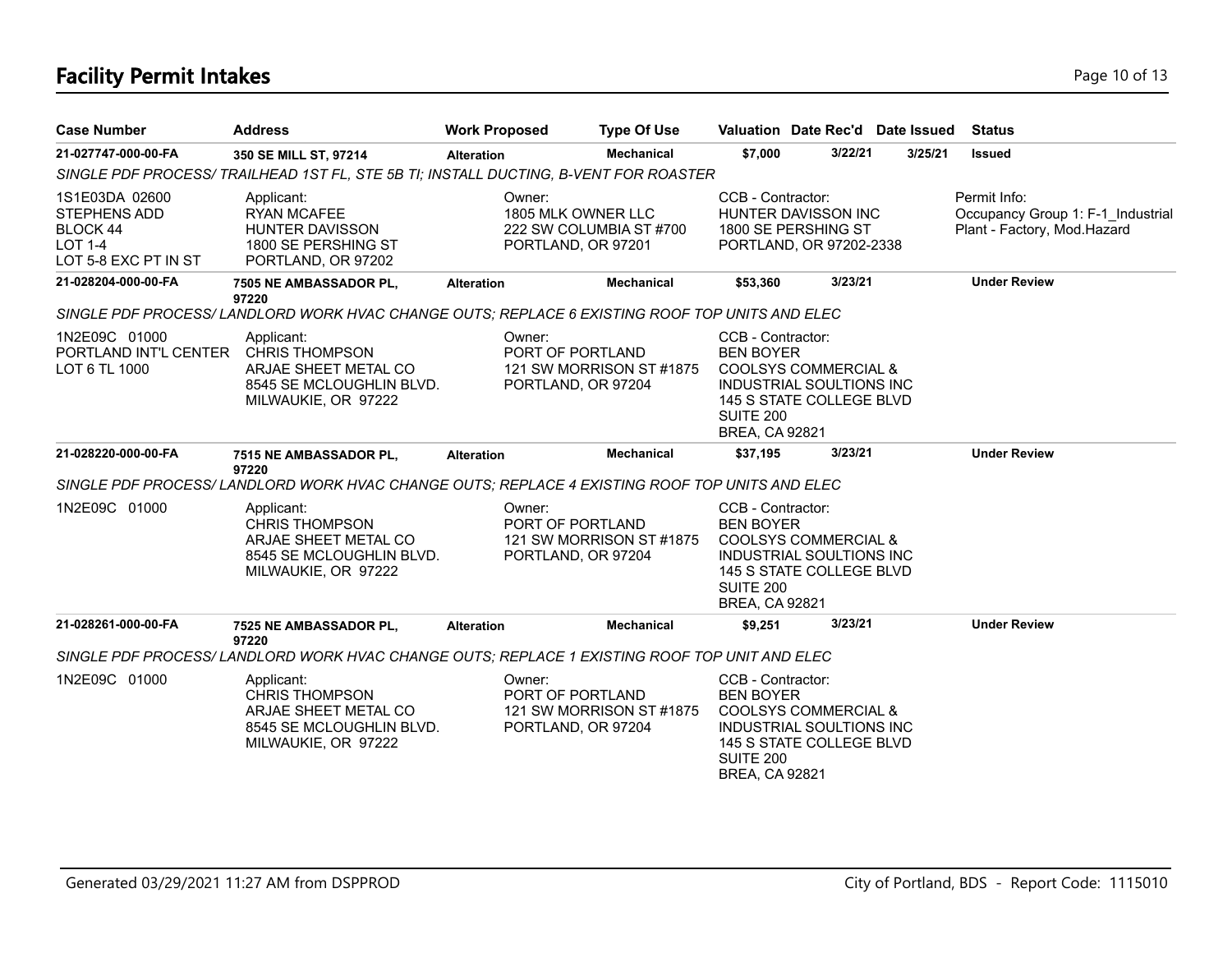# **Facility Permit Intakes** Page 11 of 13

| <b>Case Number</b>                                                                                   | <b>Address</b>                                                                                                                                   | <b>Work Proposed</b> | <b>Type Of Use</b>                                                                                                  |                                                                             |                                                                                                | Valuation Date Rec'd Date Issued | <b>Status</b>                                                                             |
|------------------------------------------------------------------------------------------------------|--------------------------------------------------------------------------------------------------------------------------------------------------|----------------------|---------------------------------------------------------------------------------------------------------------------|-----------------------------------------------------------------------------|------------------------------------------------------------------------------------------------|----------------------------------|-------------------------------------------------------------------------------------------|
| 21-028275-000-00-FA                                                                                  | 7535 NE AMBASSADOR PL,<br>97220                                                                                                                  | <b>Alteration</b>    | <b>Mechanical</b>                                                                                                   | \$35,583                                                                    | 3/23/21                                                                                        |                                  | <b>Under Review</b>                                                                       |
|                                                                                                      | SINGLE PDF PROCESS/LANDLORD WORK HVAC CHANGE OUTS; REPLACE 4 EXISTING ROOF TOP UNITS AND ELEC                                                    |                      |                                                                                                                     |                                                                             |                                                                                                |                                  |                                                                                           |
| 1N2E09C 01000                                                                                        | Applicant:<br><b>CHRIS THOMPSON</b><br>ARJAE SHEET METAL CO<br>8545 SE MCLOUGHLIN BLVD.<br>MILWAUKIE, OR 97222                                   |                      | Owner:<br>PORT OF PORTLAND<br>121 SW MORRISON ST #1875<br>PORTLAND, OR 97204                                        | CCB - Contractor:<br><b>BEN BOYER</b><br>SUITE 200<br><b>BREA, CA 92821</b> | <b>COOLSYS COMMERCIAL &amp;</b><br><b>INDUSTRIAL SOULTIONS INC</b><br>145 S STATE COLLEGE BLVD |                                  |                                                                                           |
| 21-028299-000-00-FA                                                                                  | 3245 SW PAVILION LOOP - Unit<br>SJH, 97239                                                                                                       | <b>Alteration</b>    | <b>Mechanical</b>                                                                                                   | \$592,000                                                                   | 3/23/21                                                                                        |                                  | <b>Under Review</b>                                                                       |
|                                                                                                      | SINGLE PDF PROCESS/OHSU SAM JACKSON HALL AHU REPLACEMENT 3RD FLR; INSTALL AIR HANDLING UNIT, PUMP, PIPING AND ELEC                               |                      |                                                                                                                     |                                                                             |                                                                                                |                                  |                                                                                           |
| 1S1E09<br>00600                                                                                      | Applicant:<br><b>MARCUS MORGAN</b><br><b>PKA ARCHITECTS</b><br>6969 SW HAMPTON ST<br>PORTLAND OR 97223                                           |                      | Owner:<br>OREGON STATE OF (MEDICAL<br><b>DEPT</b><br>3181 SW SAM JACKSON PARK<br><b>RD</b><br>PORTLAND, OR 97239    | Primary Contractor:<br><b>TO BID</b>                                        |                                                                                                |                                  | Permit Info:<br>Occupancy Group 1: I-2<br>Construction Type 2 (formerly Type<br>$1$ : I-A |
| 21-028902-000-00-FA                                                                                  | 705 N KILLINGSWORTH ST,<br>97217                                                                                                                 | <b>Alteration</b>    | <b>Mechanical</b>                                                                                                   | \$72,000                                                                    | 3/24/21                                                                                        |                                  | <b>Under Review</b>                                                                       |
|                                                                                                      | F26/ PCC CASCADE PSEB 1ST FLR TI; INSTALL DUCTWORK, GRILLES, DIFFUSERS, TERMINAL UNITS AND ELEC                                                  |                      |                                                                                                                     |                                                                             |                                                                                                |                                  |                                                                                           |
| 1N1E15CD 12300                                                                                       | Applicant:<br><b>JEFF VINCENT</b><br>STUDIO PETRETTI ARCHITECTURE<br>2335 SE 50TH AVE, STE B<br>PORTLAND OR 97215                                |                      | Owner:<br>PORTLAND COMMUNITY<br><b>COLLEGE DIST</b><br>PO BOX 19000<br>PORTLAND, OR 97280-0990                      | Primary Contractor:<br><b>TO BID</b>                                        |                                                                                                |                                  | Permit Info:<br>Occupancy Group 1: B<br>Construction Type 2 (formerly Type<br>$1): V-B$   |
| 21-028975-000-00-FA                                                                                  | 111 SW 5TH AVE, 97204                                                                                                                            | <b>Alteration</b>    | <b>Mechanical</b>                                                                                                   | \$19,500                                                                    | 3/24/21                                                                                        | 3/26/21                          | <b>Issued</b>                                                                             |
| FOR IDF, PIPING AND ELEC                                                                             | SINGLE PDF PROCESS/NEW RELIC HVAC 28TH & 29TH FLRS; INSTALL 2 SPLIT AC UNITS - 28TH FLR INSTALL 4-TON UNIT FOR MDF & 29TH FLR INSTALL 2-TON UNIT |                      |                                                                                                                     |                                                                             |                                                                                                |                                  |                                                                                           |
| 1N1E34CD 80000<br>ONE ELEVEN TOWER<br><b>CONDOMINIUM</b><br><b>GENERAL COMMON</b><br><b>ELEMENTS</b> | Applicant:<br>AARON ABRAMS<br><b>ALLIANT SYSTEMS</b><br>351 NW 12TH AVE<br>PORTLAND, OR 97209                                                    |                      | Owner:<br>ASSOCIATION OF UNIT<br>OWNERS OF ONE ELEVEN<br><b>TOWER CONDO</b><br>111 SW 5TH AVE<br>PORTLAND, OR 97204 | CCB - Contractor:<br>351 NW 12TH AVE                                        | ALLIANT SYSTEMS LLC<br>PORTLAND, OR 97209                                                      |                                  |                                                                                           |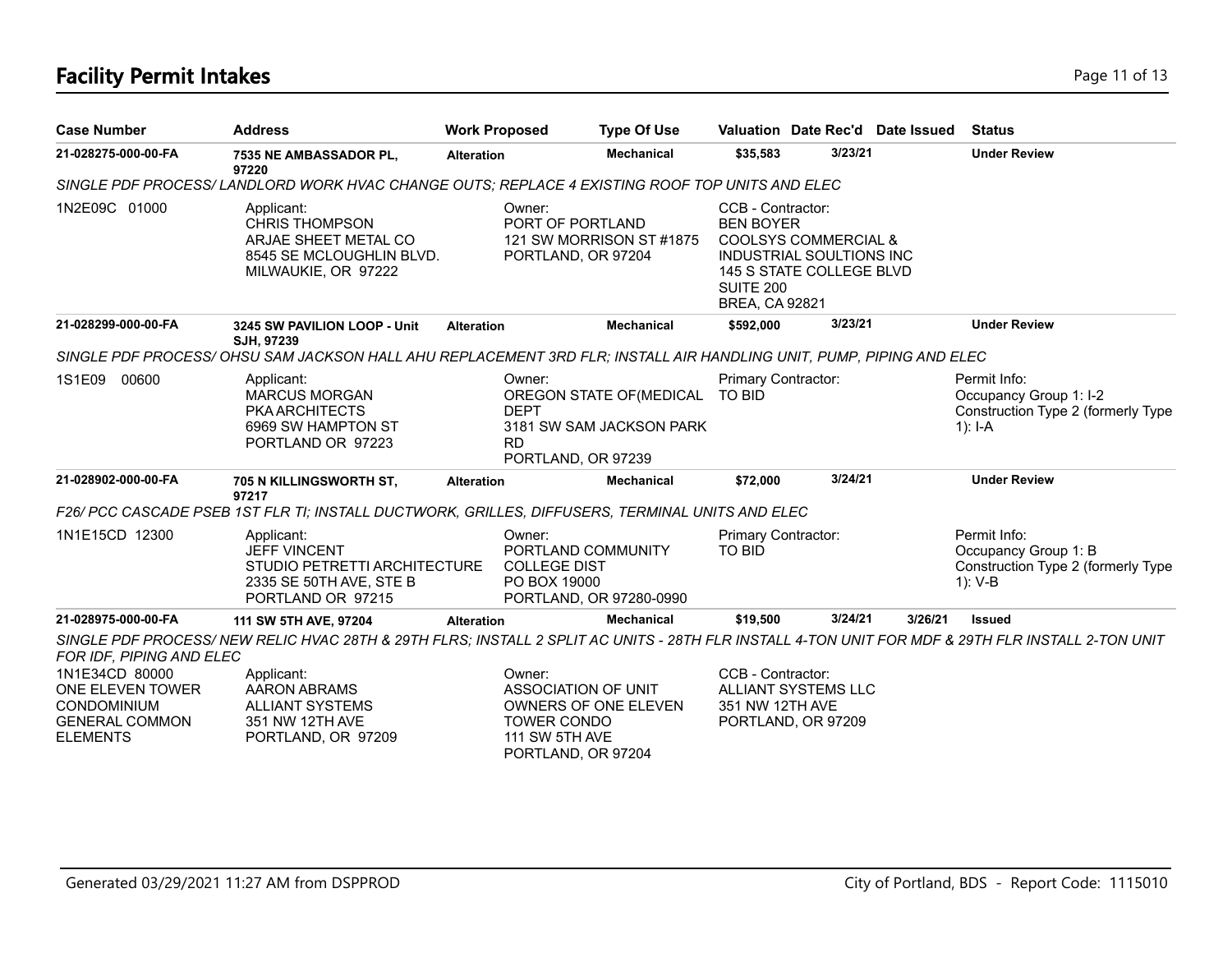# **Facility Permit Intakes** Page 12 of 13

| <b>Case Number</b>                                                                                                                | <b>Address</b>                                                                                                                            | <b>Work Proposed</b>                                          | <b>Type Of Use</b>                                |                                                                                               | Valuation Date Rec'd Date Issued | Status                                                                                                      |
|-----------------------------------------------------------------------------------------------------------------------------------|-------------------------------------------------------------------------------------------------------------------------------------------|---------------------------------------------------------------|---------------------------------------------------|-----------------------------------------------------------------------------------------------|----------------------------------|-------------------------------------------------------------------------------------------------------------|
| 21-029365-000-00-FA                                                                                                               | 6936 N FATHOM ST, 97217                                                                                                                   | <b>Alteration</b>                                             | <b>Mechanical</b>                                 | \$6,700                                                                                       | 3/25/21                          | <b>Under Review</b>                                                                                         |
|                                                                                                                                   | SINGLE PDF PROCESS/DAIMLER WESTERN STAR HVAC; REPLACE INFRARED HEATER WITH UNIT HEATER, FINISHES AND ELEC                                 |                                                               |                                                   |                                                                                               |                                  |                                                                                                             |
| 1N1E17B 00200<br>SECTION 17 1N 1E<br>TL 200 24.90 ACRES<br><b>LAND &amp; IMPS SEE</b><br>R646162 (R941170881)<br>FOR MACH & EQUIP | Applicant:<br><b>ANN TRUONG</b><br>HUNTER-DAVISSON INC<br>1800 SE PERSHING ST<br>PORTLAND, OR 97202                                       | Owner:<br><b>AMERICA LLC</b><br>PO BOX 3820                   | DAIMLER TRUCKS NORTH<br>PORTLAND, OR 97208-3820   | CCB - Contractor:<br>HUNTER DAVISSON INC<br>1800 SE PERSHING ST                               | PORTLAND, OR 97202-2338          | Permit Info:<br>Occupancy Group 1: H-2 High<br>Hazard 2<br>Construction Type 2 (formerly Type<br>$1$ : II-B |
| Total # of FA Alteration permit intakes: 52                                                                                       |                                                                                                                                           |                                                               |                                                   |                                                                                               |                                  | Total valuation of FA Alteration permit intakes: \$3,140,275                                                |
| Total # of Facility Permit intakes: 52                                                                                            |                                                                                                                                           |                                                               |                                                   |                                                                                               |                                  | Total valuation of Facility Permit intakes: \$3,140,275                                                     |
| 20-124057-DFS-06-MG                                                                                                               | 7000 NE AIRPORT WAY, 97218                                                                                                                | <b>Addition</b>                                               | <b>Assembly</b>                                   | \$522,975                                                                                     | 3/24/21                          | <b>Under Review</b>                                                                                         |
| T CORE - DFS-06 to STR-01 - Metal wall panels                                                                                     |                                                                                                                                           |                                                               |                                                   |                                                                                               |                                  |                                                                                                             |
| 1N2E08B 00400<br>SECTION 08 1N 2E<br>TL 400 7.39 ACRES<br>SEE SUB ACCOUNT<br>R705697 (R -                                         | Applicant:<br><b>MIKE COYLE</b><br><b>FASTER PERMITS</b><br>2000 SW 1ST AVE, STE 420<br>PORTLAND, OR 97201                                | Owner:<br>PO BOX 3529                                         | PORT OF PORTLAND<br>PORTLAND, OR 97208-3529       | CCB - Contractor:<br><b>HOFFMAN SKANSKA LLC</b><br><b>FLOOR</b><br>PARSIPPANY, NJ 07054       | 389 INTERPACE PARKWAY 5TH        |                                                                                                             |
| Total # of MG Addition permit intakes: 1                                                                                          |                                                                                                                                           |                                                               |                                                   |                                                                                               |                                  | Total valuation of MG Addition permit intakes: \$522,975                                                    |
| Total # of Major Project Groups Permit intakes: 1                                                                                 |                                                                                                                                           |                                                               |                                                   |                                                                                               |                                  | Total valuation of Major Project Groups Permit intakes: \$522,975                                           |
| 21-026288-000-00-SD                                                                                                               | 5936 NE 42ND AVE, 97218                                                                                                                   | Multiple Dwellings/Single Existing<br><b>Lot Improvements</b> | <b>Residential Site</b>                           | \$75,000                                                                                      | 3/23/21                          | <b>Under Review</b>                                                                                         |
|                                                                                                                                   | SINGLE PDF - SITE IMPROVEMENTS TO INCLUDE GRADING, LANDSCAPING, CONC. PATH, CURB CUT AND UTILITIES ** W/ 21-026224/42/52/57/66/70/77-RS** |                                                               |                                                   |                                                                                               |                                  |                                                                                                             |
| 1N2E18CC 04300<br><b>STOKES TR</b><br>INC PT VAC ST W OF &<br>ADJ N 70' OF LOT 52                                                 | Applicant:<br><b>KEVIN PARTAIN</b><br><b>URBAN VISIONS</b><br><b>223 NE 56TH AVE</b><br>PORTLAND OR 97213                                 | Owner:<br><b>JSM EQUITIES LLC</b><br><b>PMB 166</b>           | 4110 SE HAWTHORNE BLVD<br>PORTLAND, OR 97214-5246 | CCB - Contractor:<br><b>STEVE MELKERSON</b><br><b>CALIBER HOMES LLC</b><br>PORTLAND, OR 97214 | 4110 SE HAWTHORNE BLVD 166       |                                                                                                             |
|                                                                                                                                   | Total # of SD Multiple Dwellings/Single Lot Improvements permit intakes: 1                                                                |                                                               |                                                   |                                                                                               |                                  | Total valuation of SD Multiple Dwellings/Single Lot Improvements permit intakes: \$75,000                   |
| Total # of Site Development Permit intakes: 1                                                                                     |                                                                                                                                           |                                                               |                                                   |                                                                                               |                                  | Total valuation of Site Development Permit intakes: \$75,000                                                |